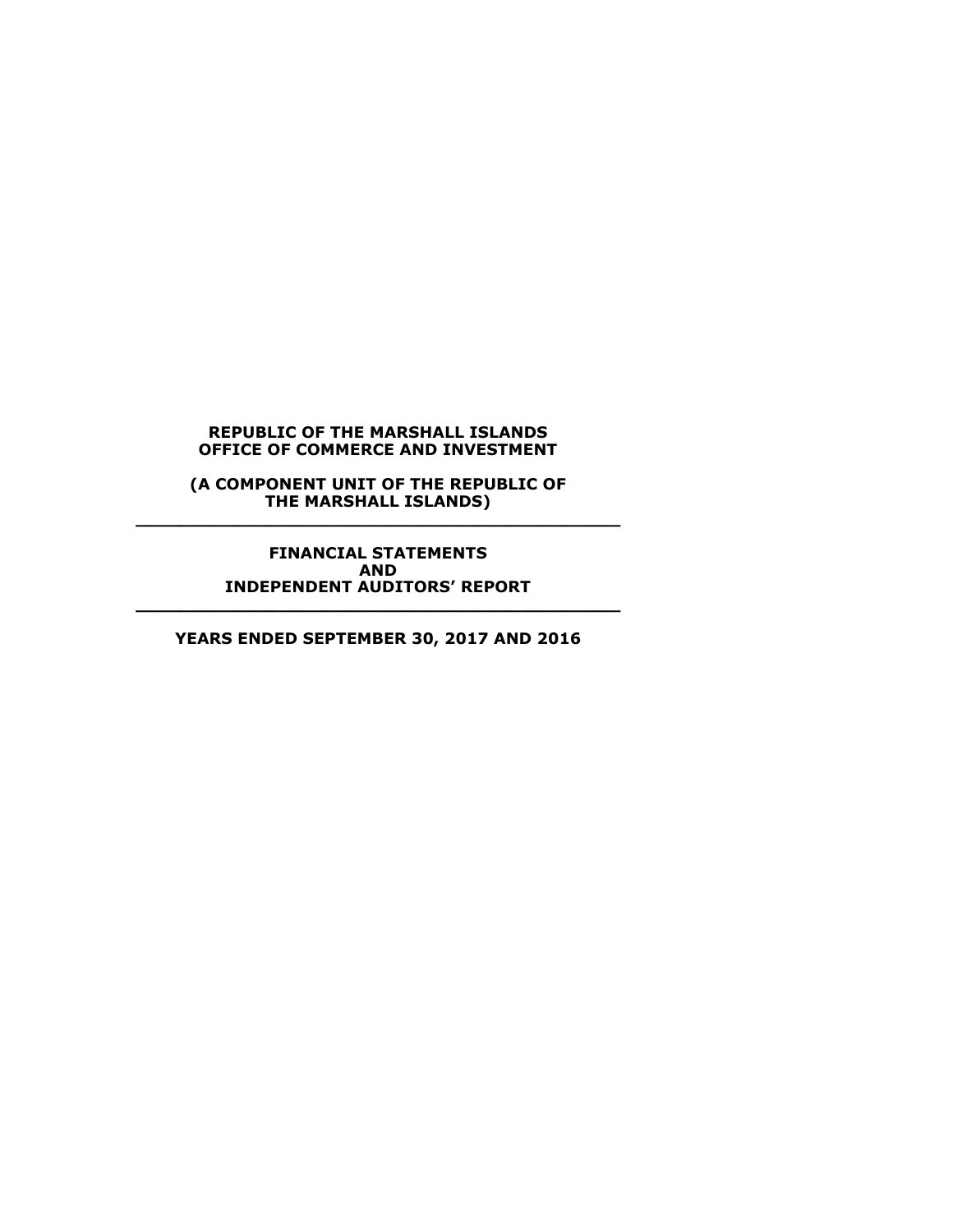Years Ended September 30, 2017 and 2016

Table of Contents

|      |                                                                                                                                                                                            | Page No. |
|------|--------------------------------------------------------------------------------------------------------------------------------------------------------------------------------------------|----------|
| Ī.   | INDEPENDENT AUDITORS' REPORT                                                                                                                                                               | 1        |
| H.   | MANAGEMENT'S DISCUSSION AND ANALYSIS                                                                                                                                                       | 3        |
| TTT. | FINANCIAL STATEMENTS:                                                                                                                                                                      |          |
|      | Statements of Net Position                                                                                                                                                                 | 7        |
|      | Statements of Revenues, Expenses and Changes in Net Position                                                                                                                               | 8        |
|      | Statements of Cash Flows                                                                                                                                                                   | 9        |
|      | Notes to Financial Statements                                                                                                                                                              | 10       |
| IV.  | INDEPENDENT AUDITORS' REPORT ON COMPLIANCE WITH<br>LAWS AND REGULATIONS                                                                                                                    |          |
|      | Independent Auditors' Report on Internal Control Over Financial<br>Reporting and on Compliance and Other Matters Based on an<br>Audit of Financial Statements Performed in Accordance With |          |
|      | <b>Government Auditing Standards</b>                                                                                                                                                       | 16       |
|      | Schedule of Findings and Responses                                                                                                                                                         | 18       |
|      | Unresolved Prior Year Findings                                                                                                                                                             | 19       |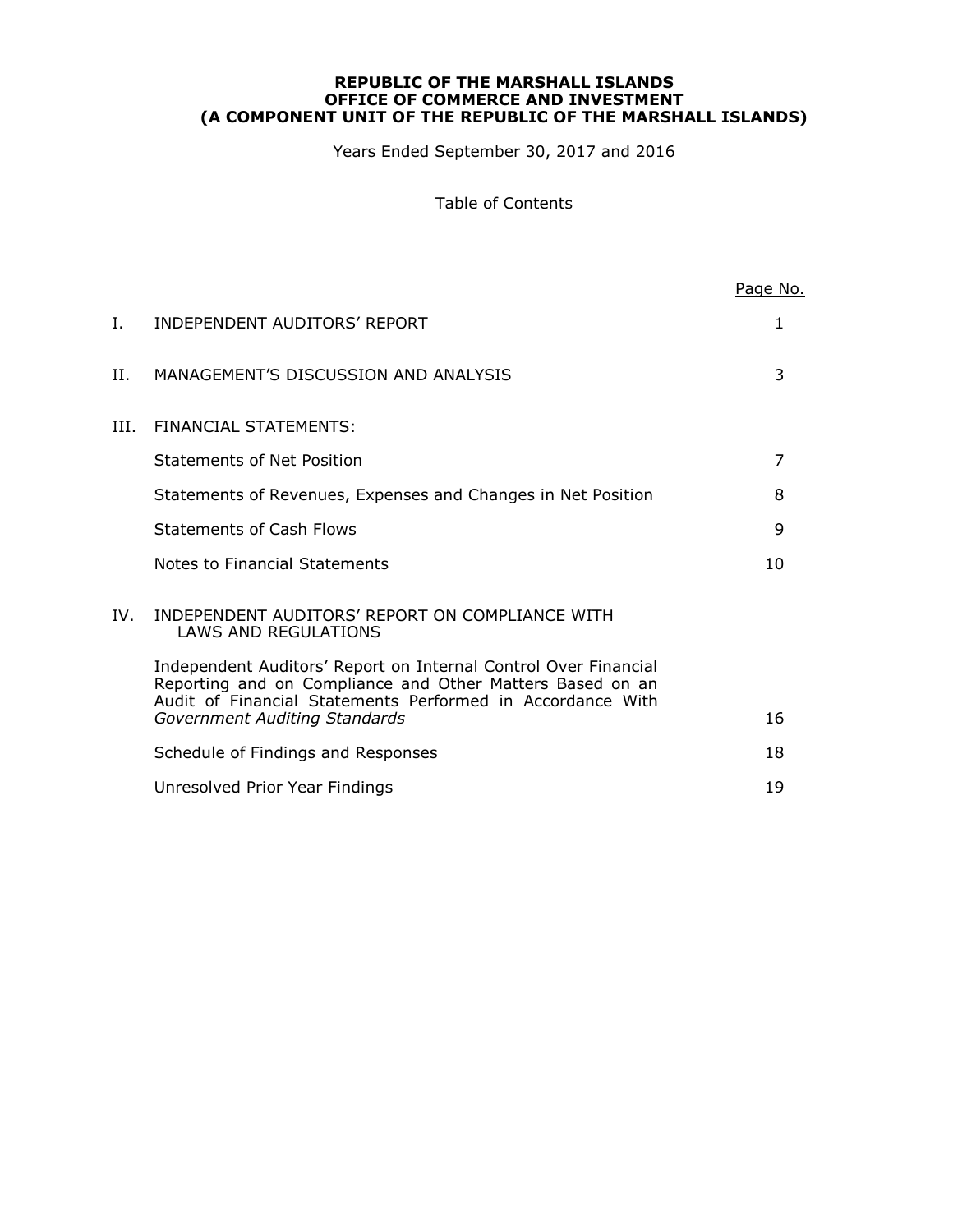# **Deloitte.**

Deloitte & Touche LLP 361 South Marine Corps Drive Tamuning, GU 96913 USA

Tel: +1 (671) 646-3884 Fax: +1 (671) 649-4265

www.deloitte.com

# **INDEPENDENT AUDITORS' REPORT**

Board of Directors Republic of the Marshall Islands Office of Commerce and Investment:

# **Report on the Financial Statements**

We have audited the accompanying financial statements of the Republic of the Marshall Islands Office of Commerce and Investment (OCI), a component unit of the Republic of the Marshall Islands, which comprise the statements of net position as of September 30, 2017 and 2016, and the related statements of revenues, expenses and changes in net position and of cash flows for the years then ended, and the related notes to the financial statements.

# *Management's Responsibility for the Financial Statements*

Management is responsible for the preparation and fair presentation of these financial statements in accordance with accounting principles generally accepted in the United States of America; this includes the design, implementation, and maintenance of internal control relevant to the preparation and fair presentation of financial statements that are free from material misstatement, whether due to fraud or error.

#### *Auditors' Responsibility*

Our responsibility is to express an opinion on these financial statements based on our audits. We conducted our audits in accordance with auditing standards generally accepted in the United States of America and the standards applicable to financial audits contained in *Government Auditing Standards,* issued by the Comptroller General of the United States. Those standards require that we plan and perform the audit to obtain reasonable assurance about whether the financial statements are free from material misstatement.

An audit involves performing procedures to obtain audit evidence about the amounts and disclosures in the financial statements. The procedures selected depend on the auditor's judgment, including the assessment of the risks of material misstatement of the financial statements, whether due to fraud or error. In making those risk assessments, the auditor considers internal control relevant to the entity's preparation and fair presentation of the financial statements in order to design audit procedures that are appropriate in the circumstances, but not for the purpose of expressing an opinion on the effectiveness of the entity's internal control. Accordingly, we express no such opinion. An audit also includes evaluating the appropriateness of accounting policies used and the reasonableness of significant accounting estimates made by management, as well as evaluating the overall presentation of the financial statements.

We believe that the audit evidence we have obtained is sufficient and appropriate to provide a basis for our audit opinion.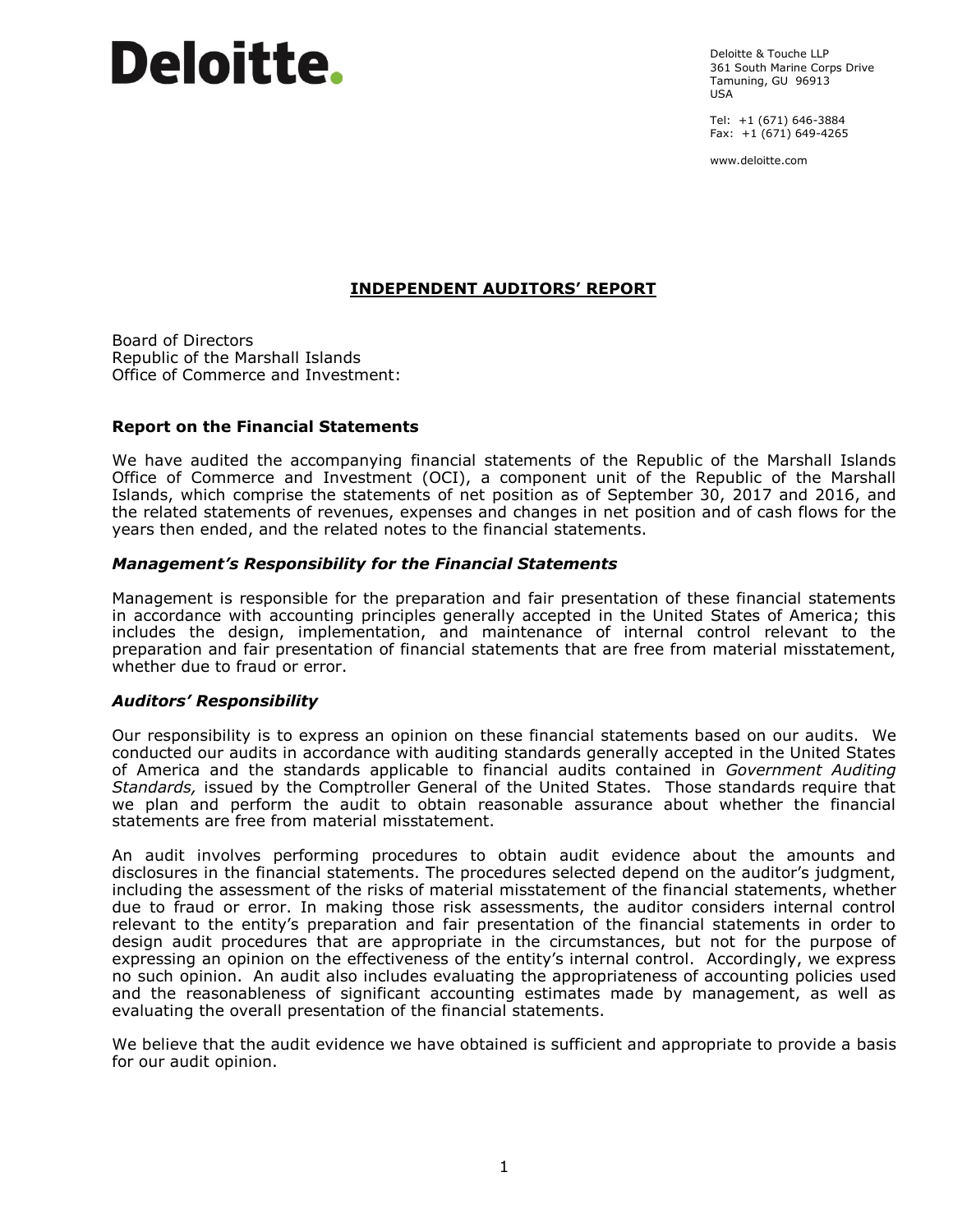# Deloitte.

# *Opinion*

In our opinion, the financial statements referred to above present fairly, in all material respects, the financial position of OCI as of September 30, 2017 and 2016, and the changes in its financial position and its cash flows for the years then ended in accordance with accounting principles generally accepted in the United States of America.

# *Other Matters*

# *Required Supplementary Information*

Accounting principles generally accepted in the United States of America require that the Management's Discussion and Analysis on pages 3 through 6 be presented to supplement the financial statements. Such information, although not a part of the financial statements, is required by the Governmental Accounting Standards Board who considers it to be an essential part of financial reporting for placing the financial statements in an appropriate operational, economic, or historical context. We have applied certain limited procedures to the required supplementary information in accordance with auditing standards generally accepted in the United States of America, which consisted of inquiries of management about the methods of preparing the information and comparing the information for consistency with management's responses to our inquiries, the financial statements, and other knowledge we obtained during our audit of the financial statements. We do not express an opinion or provide any assurance on the information because the limited procedures do not provide us with sufficient evidence to express an opinion or provide any assurance.

# **Other Reporting Required by** *Government Auditing Standards*

In accordance with *Government Auditing Standards*, we have also issued our report dated December 13, 2017, on our consideration of OCI's internal control over financial reporting and on our tests of its compliance with certain provisions of laws, regulations, contracts, and grant agreements and other matters. The purpose of that report is to describe the scope of our testing of internal control over financial reporting and compliance and the results of that testing, and not to provide an opinion on internal control over financial reporting or on compliance. That report is an integral part of an audit performed in accordance with *Government Auditing Standards* in considering OCI's internal control over financial reporting and compliance.

December 13, 2017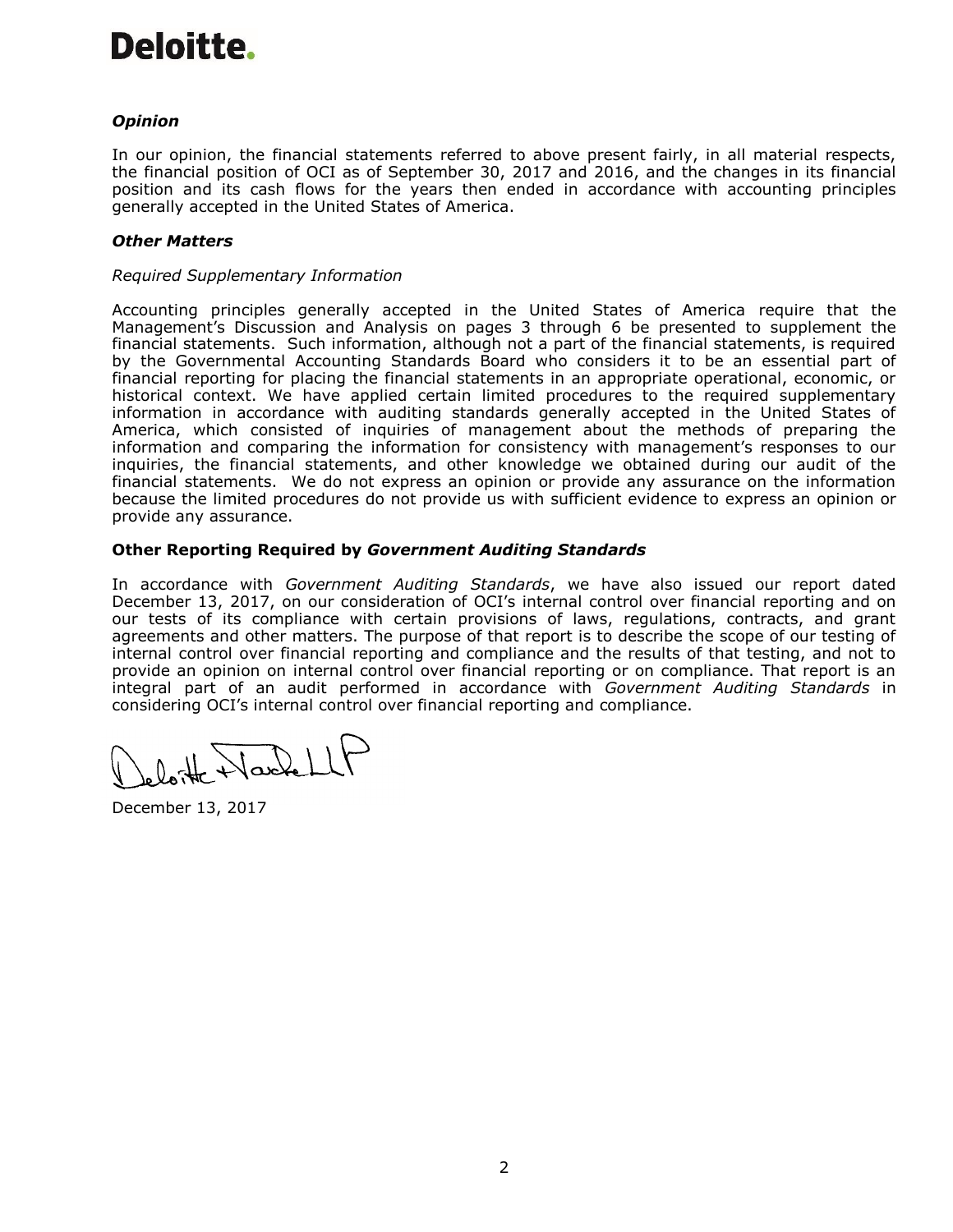Management's Discussion and Analysis Years Ended September 30, 2017 and 2016

This section of the Office of Commerce and Investment annual financial report presents our discussion and analysis of OCI's financial performance during the fiscal year that ended September 30, 2017. This section is to be read in conjunction with the financial statements that follow this section and the accompanying notes to our financial statements in this report.

# **OCI Functions**

OCI has wide-ranging functions & powers, designed to make it a catalyst for economic and social development. Its primary function is to "… develop and implement social and economic development programs and projects…for the betterment of the economic and social conditions of the inhabitants of the Republic."

Its functions combine the roles of an investment promotion agency and a government investment corporation i.e. to encourage and develop investments and to operate business enterprises on behalf of government. It is empowered to perform its functions alone or in conjunction with other government agencies and private enterprises.

# **Financial Highlights**

This section of the OCI annual financial report presents our discussion and analysis of OCI's financial performance for the fiscal year ending September 30, 2017. Please read it and verify any clarification to the financial statements, which follow this section. The below table summarizes the financial condition and in operations of OCI for fiscal years 2017, 2016 and 2015.

#### **Statement of Net Position Analysis:**

OCI has been operation for over three years now and it continues to set out to achieve its mission of being a catalyst for economic and social development. In order to achieve this, it has to attract potential foreign direct investments as well as boost local economic growth by assisting local investors to expand and reinvest in the country. In January 2017, the RMI Small Business Development Corporation (SBDC) merged with OCI and has been assisting SMEs develop sound business plans to access capital financing from both the Marshall Islands Development Bank (MIDB) and the Pacific Islands Development Bank (PIDB) for startup businesses or expansion of existing businesses. The merger certainly increased operational costs while REPMAR subsidy basically remained the same.

Investment in capital assets declined from \$23,813 to \$15,604 which is a 34% decline from prior year due to annual depreciation and no capital additions during the financial year especially that the office has been in operation for over three years now. Cash increased by 41% mainly due to the SBDC merger since the operational budget of SBDC was transferred from Ministry of R&D to OCI. Payable to affiliate increased due to payable to MISSA. As a result of the above, total liabilities and net position increased by 4% due to reasons outlined above and the merger between SBDC and OCI. Summary of the movements in OCI's statement of net position is as follows: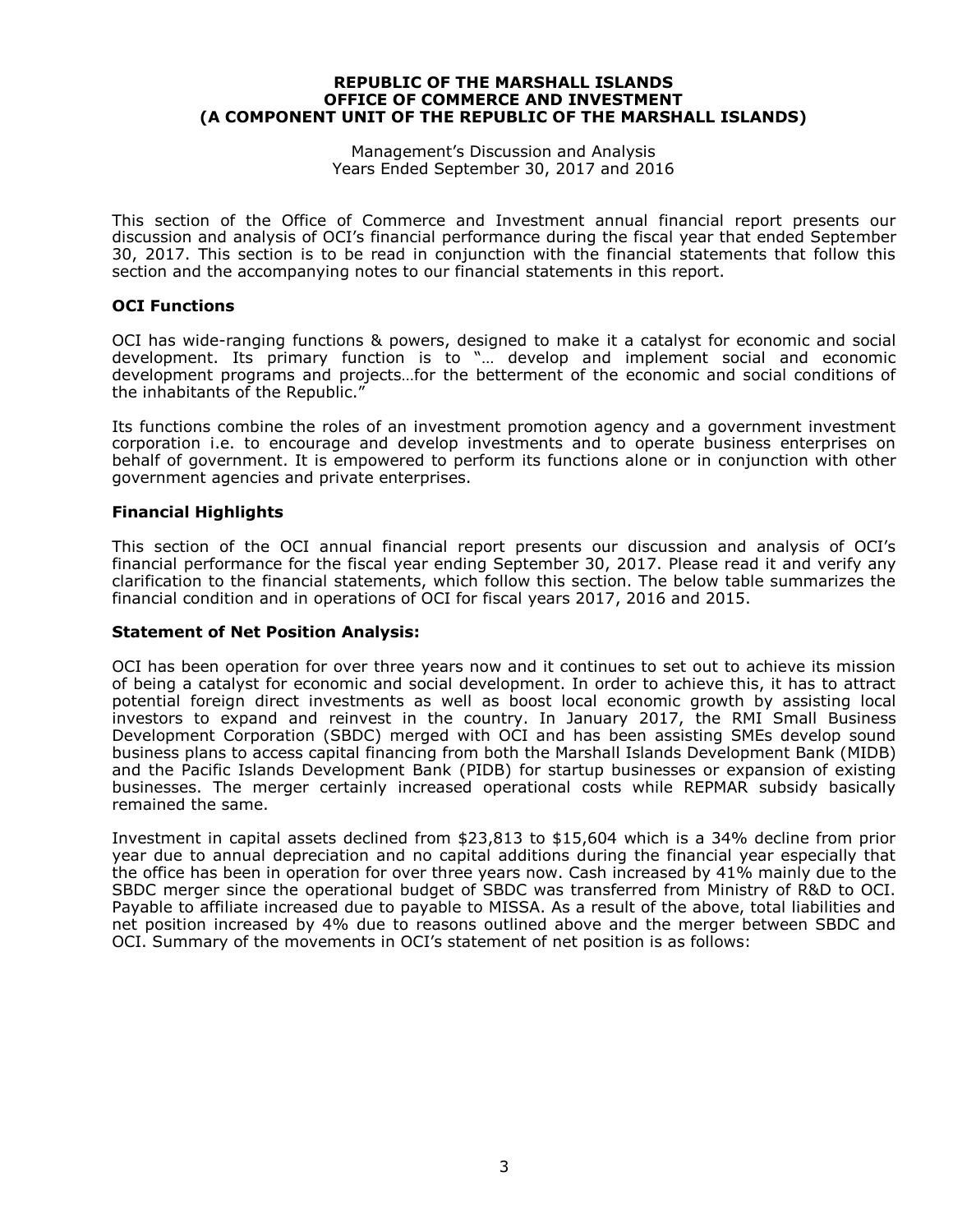Management's Discussion and Analysis, Continued Years Ended September 30, 2017 and 2016

| <b>Particulars</b>                  | 2017         | 2016     | $\frac{0}{0}$<br>Change | 2015      |
|-------------------------------------|--------------|----------|-------------------------|-----------|
|                                     |              |          |                         |           |
| <b>ASSETS</b>                       |              |          |                         |           |
| Current assets:                     |              |          |                         |           |
| Cash                                | \$28,502     | \$20,283 | 41%                     | \$140,050 |
| Advances to employees               |              | 5,750    | $0\%$                   | 2,750     |
| Other Receivables                   | 3,500        |          | 100%                    |           |
| Total current assets                | 32,002       | 26,033   | 23%                     | 142,800   |
| Capital assets, net                 | 15,604       | 23,813   | $-34%$                  | 32,022    |
| <b>TOTAL ASSETS</b>                 | \$47,606     | \$49,846 | $-4%$                   | \$174,822 |
| <b>LIABILITIES AND NET POSITION</b> |              |          |                         |           |
| Liabilities:                        |              |          |                         |           |
| Accounts Payable                    | \$           | \$14,557 | $0\%$                   | \$        |
| Payable to affiliate                | 25,413       | 10,853   | 134%                    | 4,261     |
| Accrued rent                        |              | 3,168    | 0%                      | 3,168     |
| Advance from affiliate              |              |          |                         | 25,000    |
| <b>Total liabilities</b>            | 25,413       | 28,578   | $-11%$                  | 32,429    |
| Commitment and contingency          |              |          |                         |           |
| Net position:                       |              |          |                         |           |
| Net investment in capital assets    | 15,604       | 23,813   | $-34%$                  | 32,022    |
| Unrestricted                        | <u>6,589</u> | (2, 545) | 358%                    | 110,371   |
| Total net position                  | 22,193       | 21,268   | 4%                      | 142,393   |
| TOTAL LIABILITIES & NET POSITION    | \$47,606     | \$49,846 | $-4%$                   | \$174,822 |

#### **Statement of Revenues, Expenses, and Changes in Net Position Analysis:**

At September 30, 2017, OCI made an operating surplus of \$925, a 101% increase from prior year, giving a net position of \$22,193 at year end (4% increase). This was mainly due to the slight increase in REPMAR subsidy by 13% and a decrease in operating expenses by 10%. The decrease in operating expenses is from almost all line item categories. Salaries and wages decreased by 2% due to the CEO post being vacant from July to September while travel expenses decreased by 12% mainly due to decrease in travel by staff during the year. Office supplies, Professional fees and miscellaneous categories also decreased due to improved control and management. Although there is still a need for consultants to assist OCI achieve its goals and objectives in terms of project implementation, most of the studies and consultancies that occurred during the FY17 were paid by external donors (i.e UNDP and USDA).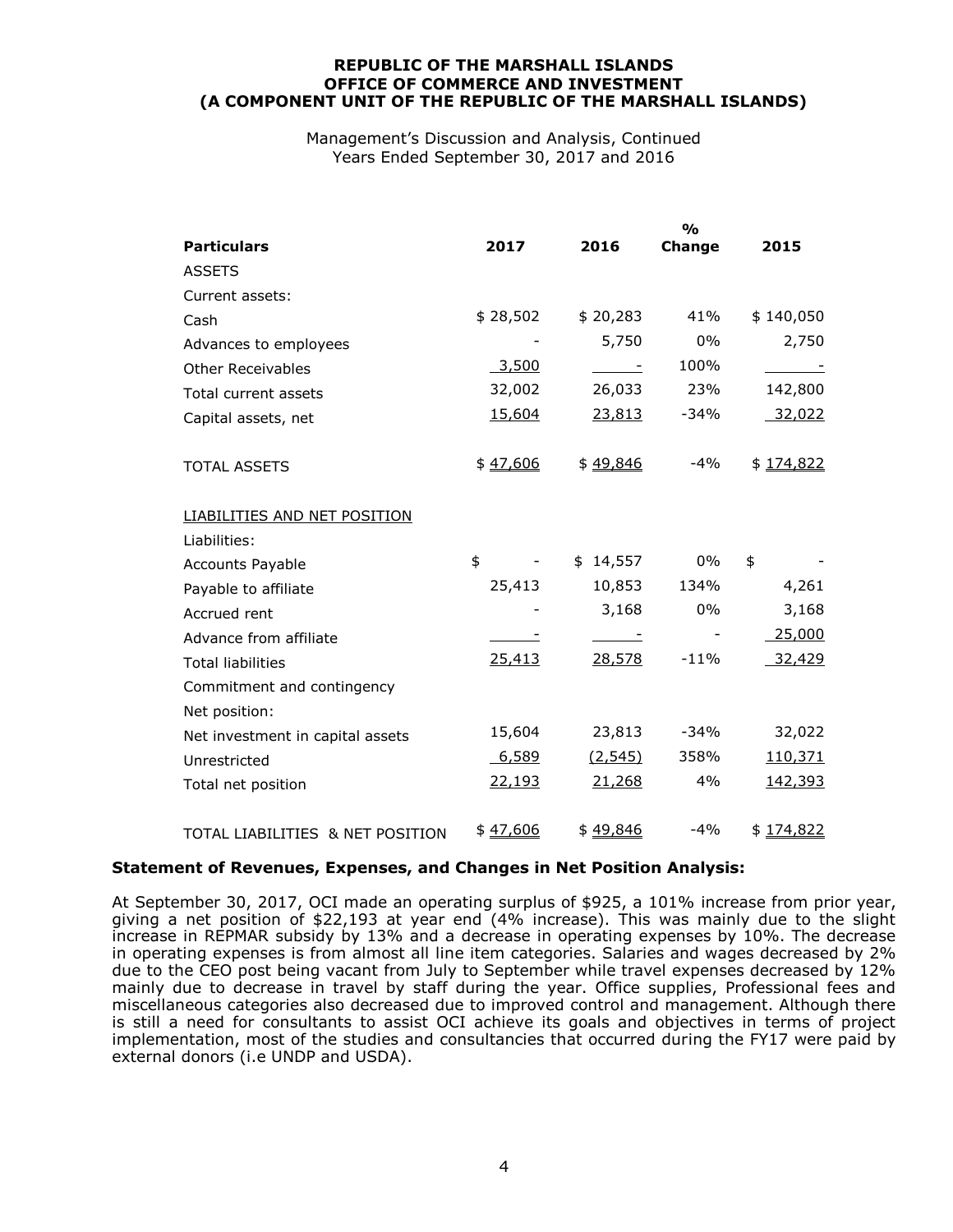Management's Discussion and Analysis, Continued Years Ended September 30, 2017 and 2016

A tabulated summary of the movement in the various statement of revenues, expenses and net position over 2017, 2016 and 2015 are as follows:

|                                       |               |                | $\frac{0}{0}$<br>Change |                |
|---------------------------------------|---------------|----------------|-------------------------|----------------|
| <b>Operating revenues:</b>            |               |                |                         |                |
| Nitijela appropriation                | \$477,285     | \$420,801      | 13%                     | \$425,889      |
| Other                                 | <u>14,918</u> | 5,670          | 163%                    | 4,208          |
| <b>Total operating revenues</b>       | 492,203       | 426,471        | 15%                     | 430,097        |
| <b>Operating expenses:</b>            |               |                |                         |                |
| Salaries, wages and employee benefits | 342,058       | 347,764        | $-2\%$                  | 269,355        |
| Travel and per diem                   | 61,662        | 69,846         | $-12%$                  | 32,947         |
| Professional/Contractual fees         | 28,125        | 47,059         | $-40%$                  | 22,061         |
| Rent                                  | 24,570        | 12,716         | 93%                     | 10,560         |
| Depreciation                          | 8,209         | 8,209          | $0\%$                   | 7,830          |
| Utilities and communication           | 4,313         | 4,780          | $-10%$                  | 5,040          |
| Advertising                           | 3,386         | 6,860          | $-51%$                  | 17,019         |
| Office supplies                       | 2,818         | 8,262          | -66%                    | 8,883          |
| Miscellaneous                         | 16,137        | 42,100         | -62%                    | 27,214         |
| <b>Total operating expenses</b>       | 491,278       | 547,596        | $-10%$                  | 400,909        |
| Change in net position                | 925           | (121, 125)     | 101%                    | 29,188         |
| Net position at beginning of year     | 21,268        | <u>142,393</u> | -85%                    | <u>113,205</u> |
| Net position at end of year           | \$ 22,193     | 21,268<br>\$   | 4%                      | \$142,393      |

Despite the increase in responsibilities due to the SBDC-OCI merger, OCI management was able to accomplish results and targets with the achievement of several key objectives especially in assisting SMEs to access capital financing from lending institutions for business startups and expansion of existing businesses. OCI was also able to improve its management and control of its operating expenses which resulted in a surplus at year end.

# **Capital Assets**

Capital assets for OCI in 2017 was \$15,604, compared to \$23,813 in 2016, which is a 34% decline from prior year due to annual depreciation as well as no new additions in the 2017 fiscal year as the company has been in operation for over three years.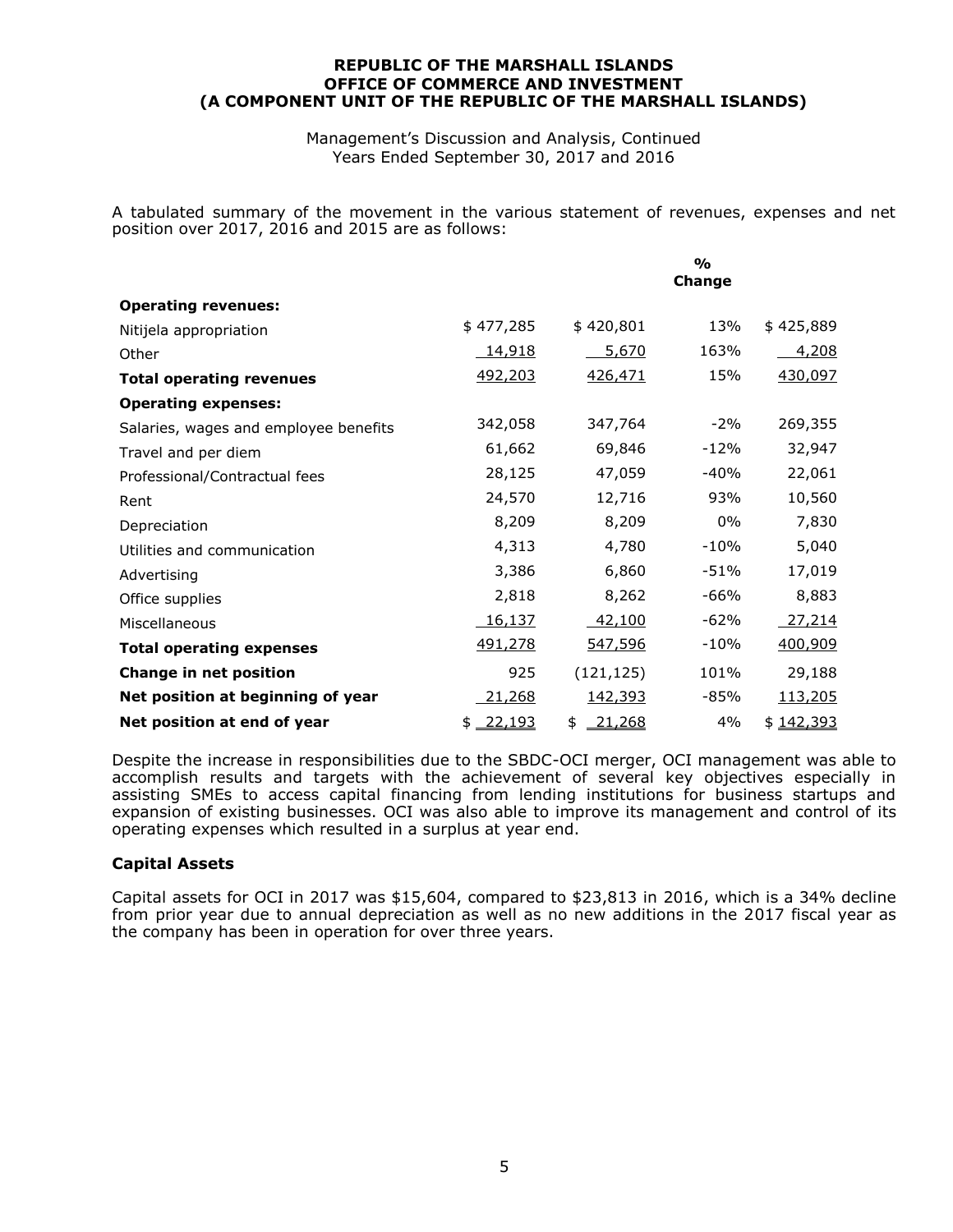Management's Discussion and Analysis, Continued Years Ended September 30, 2017 and 2016

Below is a summary of OCI's investment in capital assets for year ending 30 September, 2017:

| <b>Particulars</b>            | 2017      | 2016      | % Change | 2015     |
|-------------------------------|-----------|-----------|----------|----------|
| Motor vehicles                | 27,000    | \$27,000  | 0%       | \$27,000 |
| Furniture and fixtures        | 14,043    | 14,043    | $0\%$    | 14,043   |
|                               | 41,043    | 41,043    | $0\%$    | 41,043   |
| Less accumulated depreciation | (25, 439) | (17, 230) | 48%      | (9,021)  |
|                               | \$15,604  | \$23,813  | (34%)    | 32,022   |

Please refer to note 3 to the financial statements for additional information relating to OCI's capital assets.

Management's Discussion and Analysis for the year ended September 30, 2016 is set forth in OCI's report on the audit of financial statements, which is dated June 20, 2017. That Management's Discussion and Analysis explains the major factors impacting the 2016 financial statements and can be obtained from OCI's CEO via the contact information below.

# **Additional Financial Information**

This discussion and analysis is designed to provide an overview of OCI's financial operations and financial condition. Should the reader have any questions regarding information included in this report or wish to request additional information, please contact the CEO of the Office of Commerce and Investment at 625-4624 or in writing to P. O. box 898, Majuro, Marshall Islands 96960.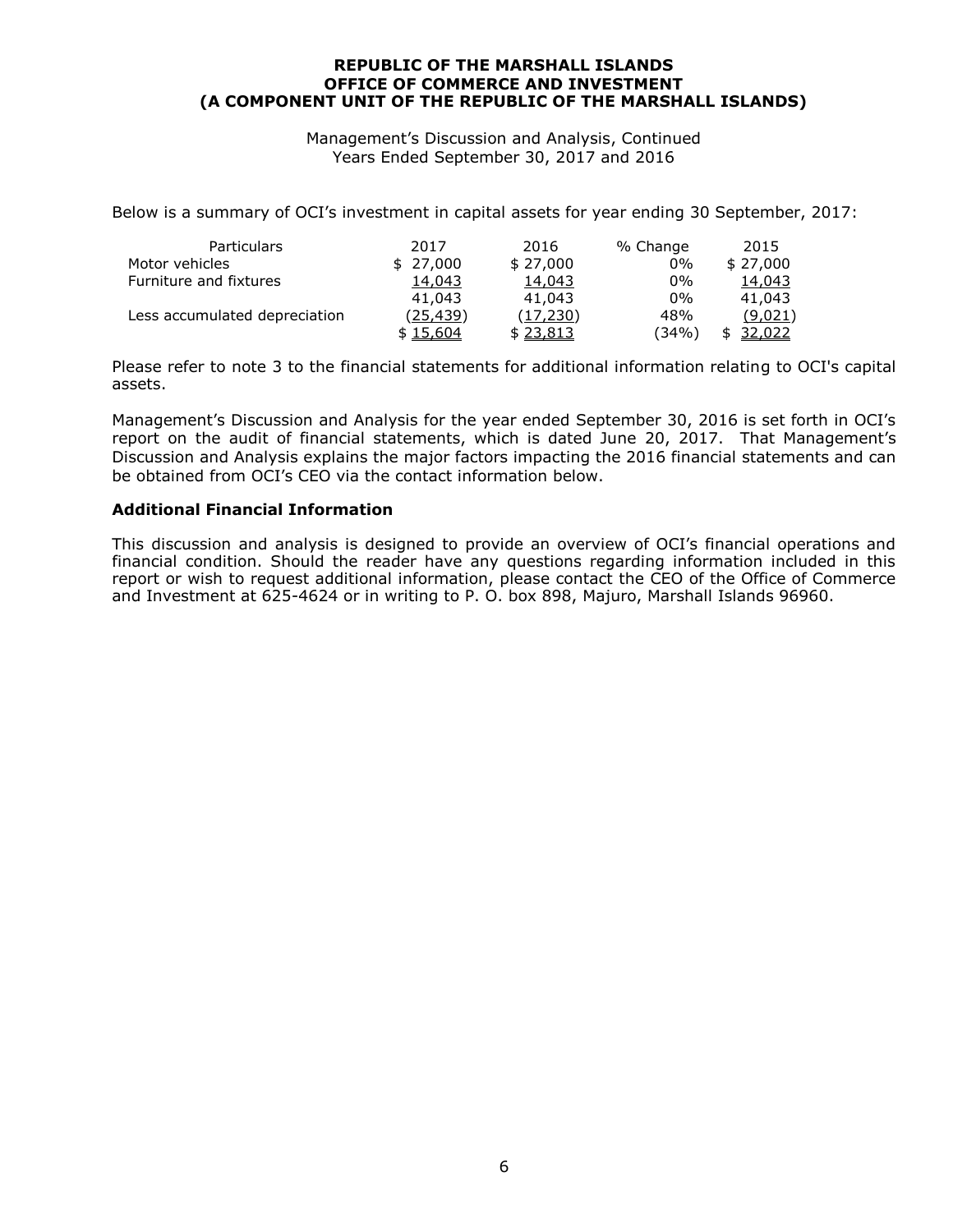# Statements of Net Position September 30, 2017 and 2016

| <b>ASSETS</b>                                                                            | 2017                      | 2016                            |
|------------------------------------------------------------------------------------------|---------------------------|---------------------------------|
| Current assets:<br>Cash<br>Advances to employees<br>Other receivables                    | \$<br>28,502 \$<br>3,500  | 20,283<br>5,750                 |
| Total current assets                                                                     | 32,002                    | 26,033                          |
| Capital assets, net                                                                      | 15,604                    | 23,813                          |
| <b>Total assets</b>                                                                      | \$<br>47,606              | \$<br>49,846                    |
| LIABILITIES AND NET POSITION                                                             |                           |                                 |
| <b>Current liabilities:</b><br>Accounts payable<br>Payable to affiliates<br>Accrued rent | \$<br>25,413              | \$<br>14,557<br>10,853<br>3,168 |
| <b>Total liabilities</b>                                                                 | 25,413                    | 28,578                          |
| Contingency                                                                              |                           |                                 |
| Net position:<br>Net investment in capital assets<br>Unrestricted<br>Total net position  | 15,604<br>6,589<br>22,193 | 23,813<br>(2, 545)<br>21,268    |
| Total liabilities and net position                                                       | \$<br>47,606              | \$<br>49,846                    |
|                                                                                          |                           |                                 |

See accompanying notes to financial statements.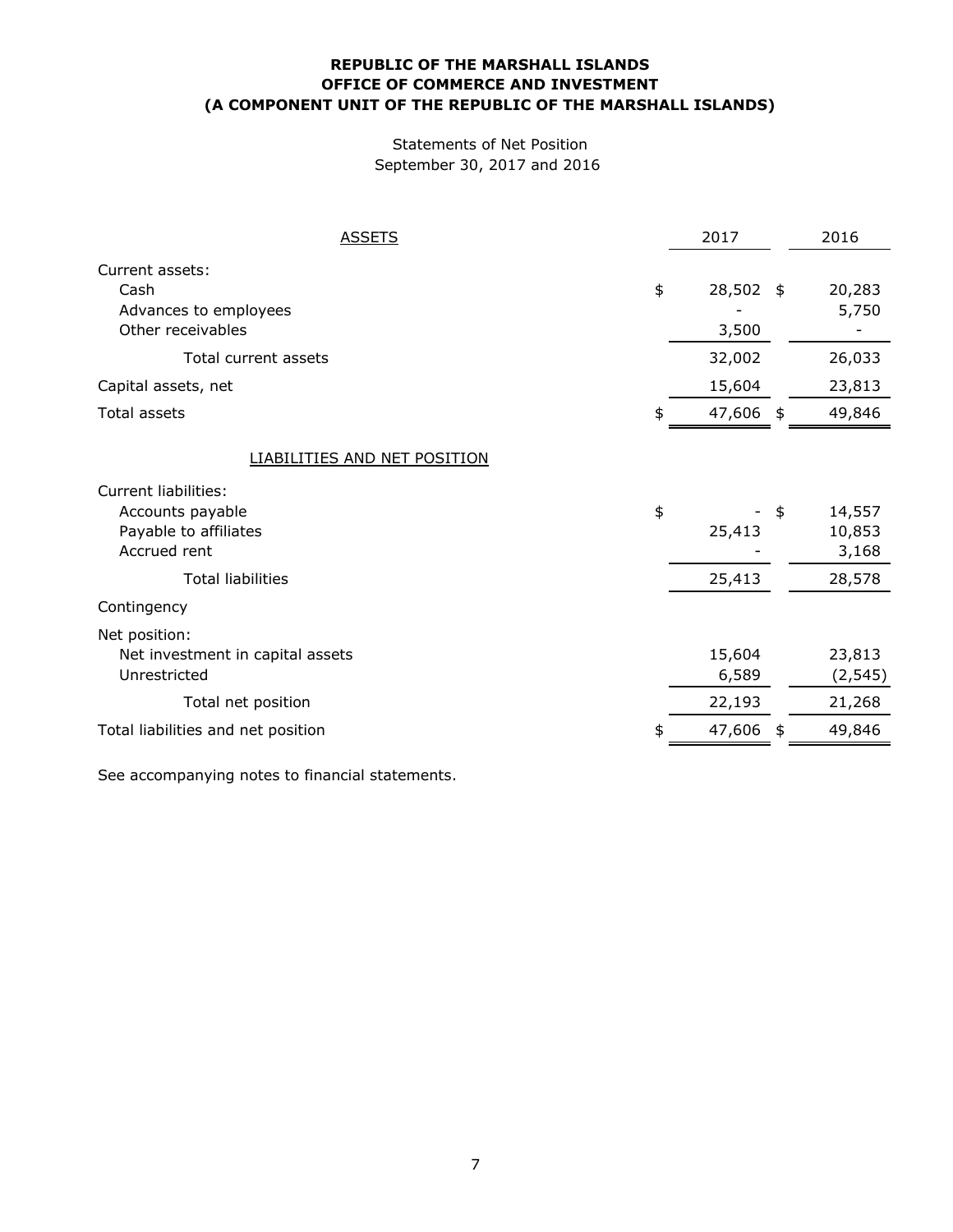Statements of Revenues, Expenses, and Changes in Net Position Years Ended September 30, 2017 and 2016

|                                       | 2017        | 2016       |
|---------------------------------------|-------------|------------|
| Operating revenues:                   |             |            |
| \$<br>Nitijela appropriation          | 477,285 \$  | 420,801    |
| Other                                 | 14,918      | 5,670      |
| Total operating revenues              | 492,203     | 426,471    |
| Operating expenses:                   |             |            |
| Salaries, wages and employee benefits | 342,058     | 347,764    |
| Travel and per diem                   | 61,662      | 69,846     |
| Professional/contractual fees         | 28,125      | 47,059     |
| Rent                                  | 24,570      | 12,716     |
| Depreciation                          | 8,209       | 8,209      |
| Utilities and communications          | 4,313       | 4,780      |
| Advertising                           | 3,386       | 6,860      |
| Office supplies                       | 2,818       | 8,262      |
| Miscellaneous                         | 16,137      | 42,100     |
| Total operating expenses              | 491,278     | 547,596    |
| Change in net position                | 925         | (121, 125) |
| Net position at beginning of year     | 21,268      | 142,393    |
| Net position at end of year<br>\$     | $22,193$ \$ | 21,268     |

See accompanying notes to financial statements.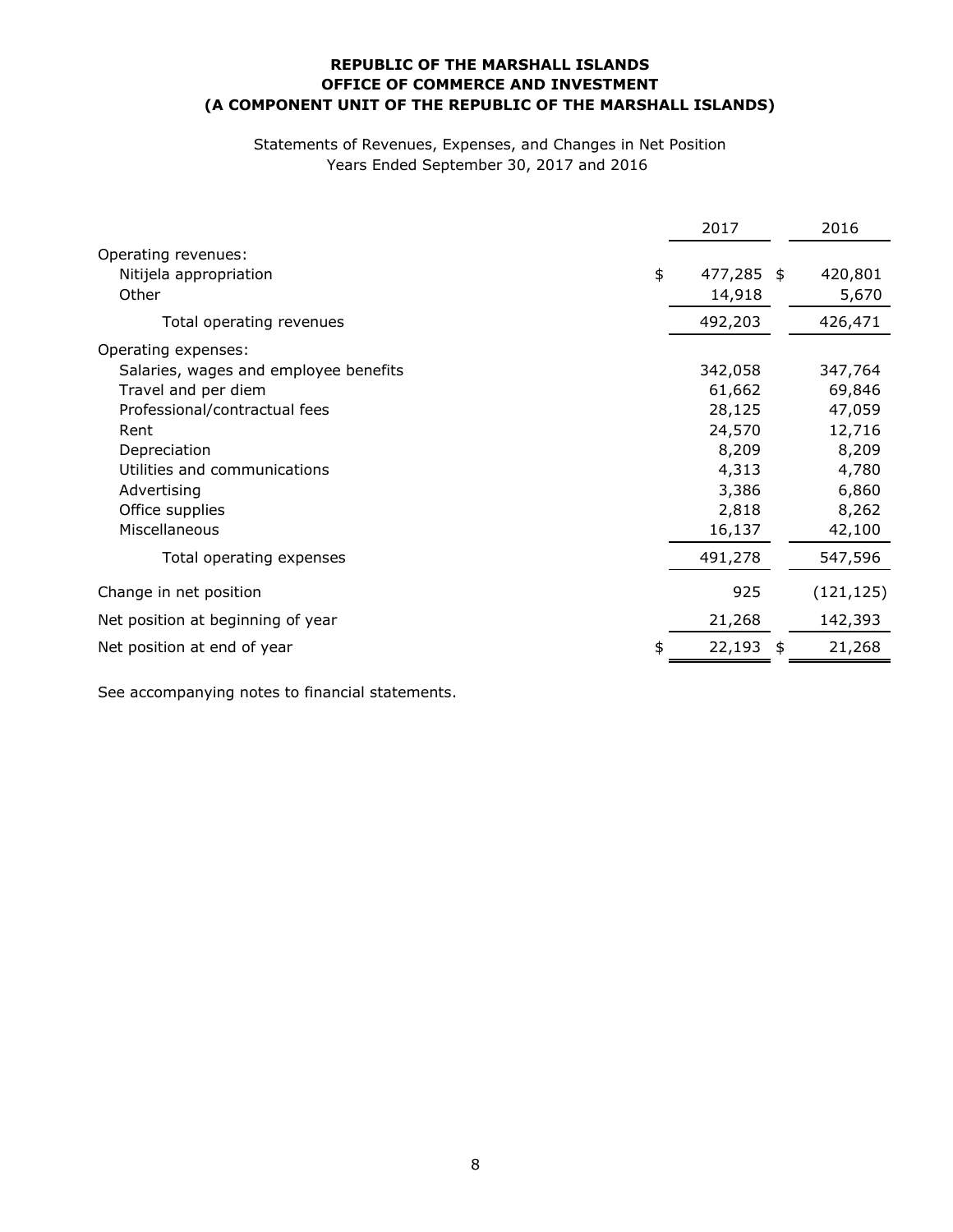# Statements of Cash Flows

Years Ended September 30, 2017 and 2016

|                                                                                                                                                                                                                                               | 2017                                                | 2016                                              |
|-----------------------------------------------------------------------------------------------------------------------------------------------------------------------------------------------------------------------------------------------|-----------------------------------------------------|---------------------------------------------------|
| Cash flows from operating activities:<br>Operating grants received<br>Other cash received from customers<br>Cash payments to suppliers for goods and services<br>Cash payments to employees for services                                      | \$<br>477,285<br>11,418<br>(158, 736)<br>(321, 748) | \$<br>420,801<br>5,670<br>(177,066)<br>(344, 172) |
| Net cash provided by (used for) operating activities                                                                                                                                                                                          | 8,219                                               | (94, 767)                                         |
| Cash flows from noncapital financing activities:                                                                                                                                                                                              |                                                     |                                                   |
| Repayment of advance from affiliate                                                                                                                                                                                                           |                                                     | (25,000)                                          |
| Net change in cash                                                                                                                                                                                                                            | 8,219                                               | (119, 767)                                        |
| Cash at beginning of year                                                                                                                                                                                                                     | 20,283                                              | 140,050                                           |
| Cash at end of year                                                                                                                                                                                                                           | 28,502                                              | \$<br>20,283                                      |
| Reconciliation of change in net position to net cash<br>provided by (used for) operating activities:<br>Change in net position<br>Adjustments to reconcile change in net position to net cash<br>provided by (used for) operating activities: | \$<br>$925$ \$                                      | (121, 125)                                        |
| Depreciation<br>Decrease (increase) in assets:                                                                                                                                                                                                | 8,209                                               | 8,209                                             |
| Advances to employees<br>Other receivables                                                                                                                                                                                                    | 5,750<br>(3,500)                                    | (3,000)                                           |
| Increase (decrease) in liabilities:                                                                                                                                                                                                           |                                                     |                                                   |
| Accounts payable                                                                                                                                                                                                                              | (14, 557)                                           | 14,557                                            |
| Accrued rent                                                                                                                                                                                                                                  | (3, 168)                                            |                                                   |
| Payable to affiliates                                                                                                                                                                                                                         | 14,560                                              | 6,592                                             |
| Net cash provided by (used for) operating activities                                                                                                                                                                                          | \$<br>8,219<br>\$                                   | (94, 767)                                         |

See accompanying notes to financial statements.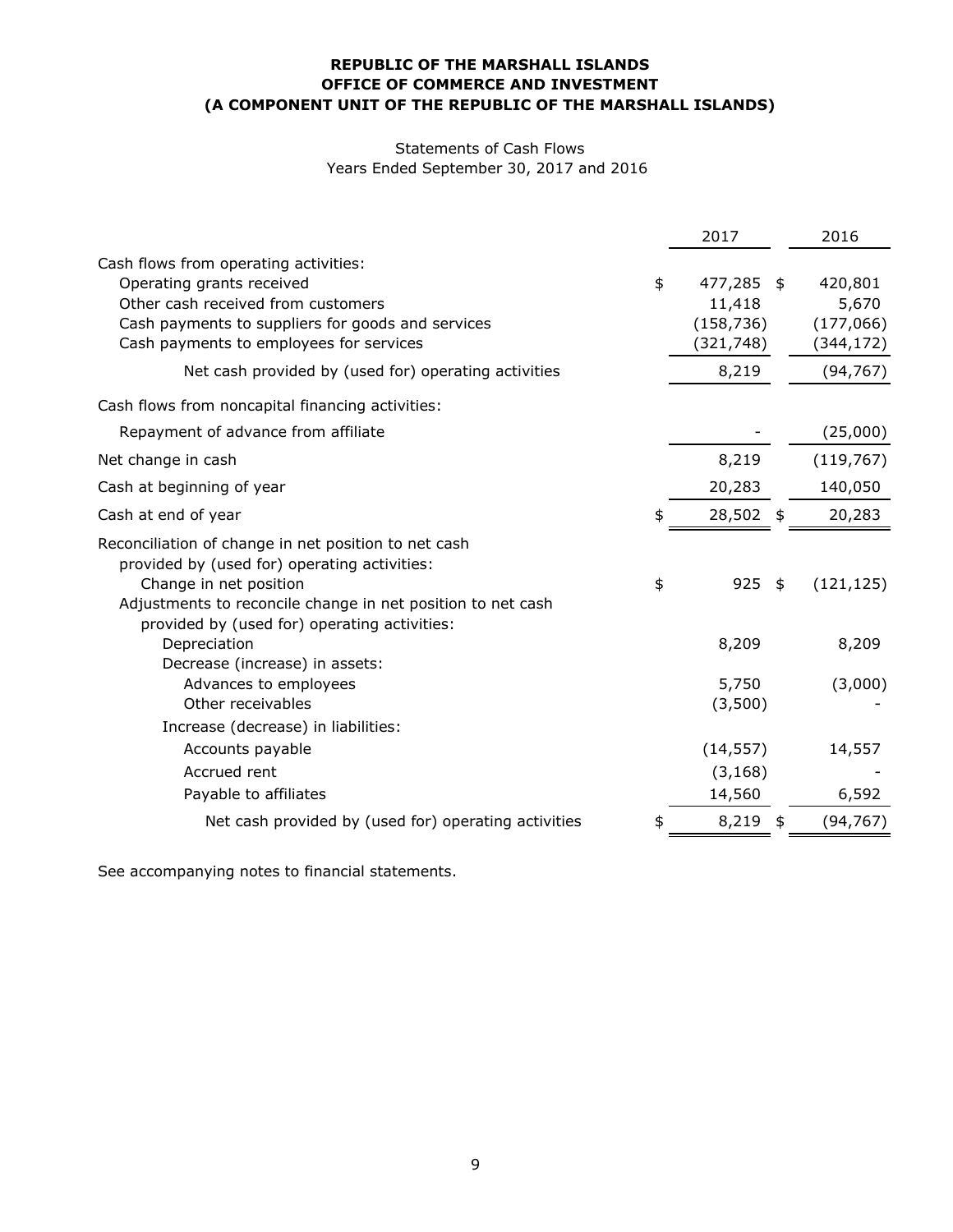Notes to Financial Statements September 30, 2017 and 2016

### (1) Organization

The Republic of the Marshall Islands Office of Commerce and Investment (OCI), a component unit of the Republic of the Marshall Islands (RepMar), was established pursuant to the Office of Commerce and Investment Act 2013 (Public Law No. 2013-21) and began operations as a statutory corporation on November 25, 2013 upon receiving its first operational budget. The objectives of OCI are to: (1) to investigate, study, develop and implement social and economic development programs and projects, alone or in conjunction with other governmental, private organizations, or agencies, for the betterment of the economic and social conditions of the inhabitants of the Republic; (2) encourage and develop, and manage, businesses of economic or social importance to the Republic, such as tourism, poultry farming and piggeries; and (3) conduct, on behalf of RepMar, such business enterprises as the Cabinet directs, on such terms and conditions as are agreed on between OCI and the Cabinet; provided, however, in all decisions of the Board or the Cabinet, the protection of existing enterprises shall be given highest consideration. OCI is primarily funded through operational appropriations from the Nitijela (the RepMar Legislature).

In accordance with Cabinet Minute 212 (2016), the RepMar Cabinet approved the merger of the Small Business Development Center (SBDC) within RepMar's Ministry of Resources and Development with OCI to streamline the processes and procedures of establishing Small and Medium Enterprise (SME) and to stimulate economic growth in the country to be effective by January 2017.

OCI is governed by a seven-member Board of Directors appointed by the Cabinet of RepMar.

OCI's financial statements are incorporated into the financial statements of RepMar as a component unit.

(2) Summary of Significant Accounting Policies

GASB Statement No. 34, *Basic Financial Statements - and Management's Discussion and Analysis - for State and Local Governments*, as amended by GASB Statement No. 37, *Basic Financial Statements - and Management's Discussion and Analysis - for State and Local Governments: Omnibus*, GASB Statement No. 38, *Certain Financial Statement Note Disclosures,* and GASB Statement No. 61, *The Financial Reporting Entity: Omnibus - an amendment of GASB Statements No. 14 and 34,* establish financial reporting standards for governmental entities, which require that management's discussion and analysis of the financial activities be included with the basic financial statements and notes and modifies certain other financial statement disclosure requirements.

To conform to these requirements, equity is presented in the following net position categories:

- Net investment in capital assets capital assets, net of accumulated depreciation, plus construction or improvement of those assets.
- Unrestricted net position that is not subject to externally imposed stipulations. Unrestricted net position may be designated for specific purposes by action of management or the Board of Directors or may otherwise be limited by contractual agreements with outside parties.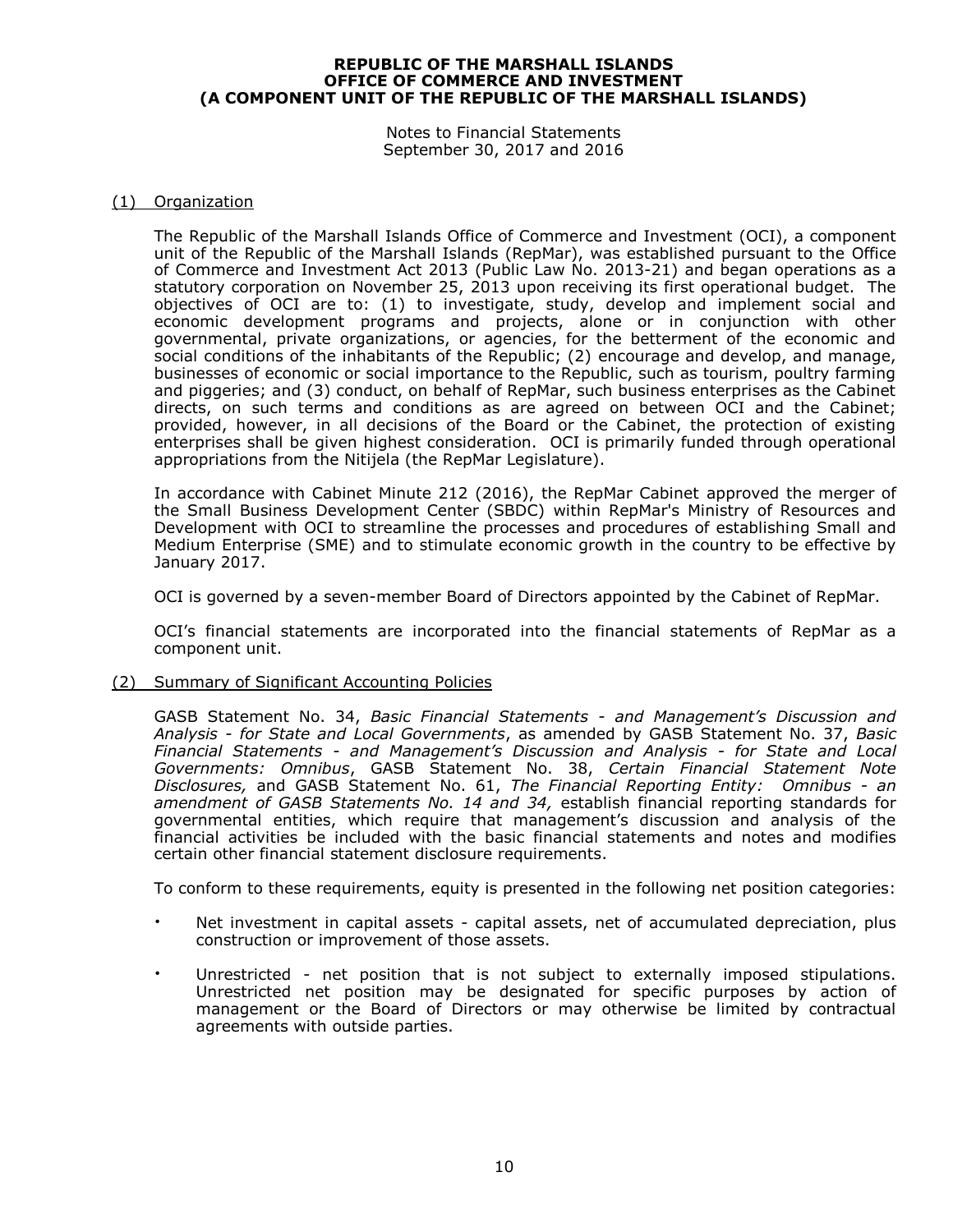Notes to Financial Statements September 30, 2017 and 2016

#### (2) Summary of Significant Accounting Policies, Continued

#### **Estimates**

The preparation of financial statements in accordance with accounting principles generally accepted in the United States of America requires management to make estimates and assumptions that affect the reported amounts of assets and deferred outflows of resources, liabilities and deferred inflows of resources, and disclosure of contingent assets and liabilities at the date of the financial statements and the reported amounts of revenues and expenses during the reporting period. Actual results could differ from those estimates.

#### Basis of Accounting

Proprietary funds are accounted for on a flow of economic resources measurement focus. With this measurement focus, all assets and deferred outflows of resources, and liabilities and deferred inflows of resources associated with the operation of the fund are included in the statements of net position. Proprietary fund operating statements present increases and decreases in net position. The accrual basis of accounting is utilized by proprietary funds. Under this method, revenues are recorded when earned and expenses are recorded at the time liabilities are incurred. OCI considers Nitijela appropriations and operational grants and costs that are directly related to OCI's operations to be operating revenues and expenses. Revenues and expenses related to financing and other activities are reflected as nonoperating.

#### Cash

Custodial credit risk is the risk that in the event of a bank failure, OCI's deposits may not be returned to it. Such deposits are not covered by depository insurance and are either uncollateralized or collateralized with securities held by the pledging financial institution or held by the pledging financial institution but not in the depositor-government's name. OCI does not have a deposit policy for custodial credit risk.

For purposes of the statements of net position and of cash flows, cash is defined as cash on hand and cash held in demand deposits. As of September 30, 2017 and 2016, the carrying amount of cash was \$28,502 and \$20,283, respectively, and the corresponding bank balances were \$32,093 and \$32,556, respectively. Of the bank balance amounts, \$11,037 and \$11,019, respectively, were maintained in a financial institution subject to Federal Deposit Insurance Corporation (FDIC) insurance. The remaining bank deposits of \$21,056 and \$21,537, respectively, were maintained in a financial institution not subject to depository insurance. OCI does not require collateralization of its cash deposits; therefore, deposit levels in excess of FDIC insurance coverage are uncollateralized. Accordingly, these deposits are exposed to custodial credit risk.

#### Capital Assets

Capital assets with a cost that equals or exceeds \$250 are capitalized. Such assets are stated at cost. Depreciation for all fixed assets is calculated using the straight-line method over a standard estimated useful life of 5 years. When the need arises and on a case-by-case basis only, management of OCI may adjust the estimated useful life of 5 years.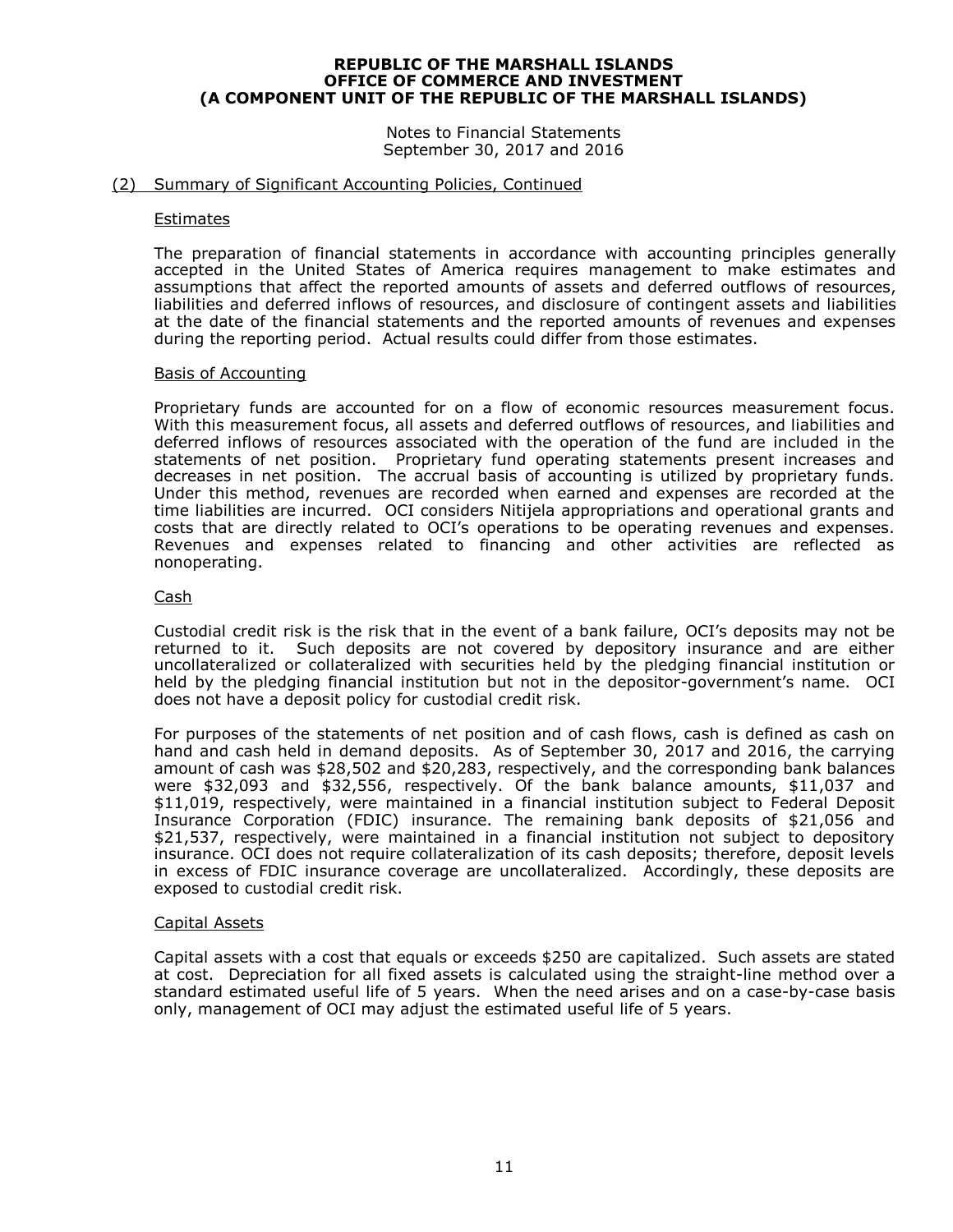Notes to Financial Statements September 30, 2017 and 2016

#### (2) Summary of Significant Accounting Policies, Continued

#### Deferred Outflows of Resources

In addition to assets, the statement of net position will sometimes report a separate section for deferred outflows of resources. This separate financial statement element represents a consumption of net position that applies to a future period and so will not be recognized as an outflow of resources (deduction of net position) until then. OCI has no items that qualify for reporting in this category.

#### Compensated Absences

Vested or accumulated vacation leave is recorded as an expense and liability as the benefits accrue to employees. No liability is recorded for nonvesting accumulating rights to receive sick pay benefits. As of September 30, 2017 and 2016, there is no accumulated vacation leave liability.

#### Deferred Inflows of Resources

In addition to liabilities, the statement of net position will sometimes report a separate section for deferred inflows of resources. This separate financial statement element represents an acquisition of net position that applies to a future period and so will not be recognized as an inflow of resources (additions to net position) until then. OCI has no items that qualify for reporting in this category.

#### Taxes

Corporate profits are not subject to income tax in RepMar. The Government of RepMar imposes a gross receipts tax of 3% on revenues. OCI is specifically exempt from this tax; however, gross receipts associated with business enterprise operations as directed by the Cabinet are subject to gross receipts tax.

#### New Accounting Standards

During the year ended September 30, 2017, OCI implemented the following pronouncements:

- GASB Statement No. 73, *Accounting and Financial Reporting for Pensions and Related Assets That Are Not Within the Scope of GASB Statement 68, and Amendments to Certain Provisions of GASB Statements 67 and 68*, which aligns the reporting requirements for pensions and pension plans not covered in GASB Statements 67 and 68 with the reporting requirements in Statement 68.
- GASB Statement No. 74, *Financial Reporting for Postemployment Benefit Plans Other Than Pension Plans*, which replaces Statements No. 43, *Financial Reporting for Postemployment Benefit Plans Other Than Pension Plans, as amended*, and No. 57, *OPEB Measurements by Agent Employers and Agent Multiple-Employer Plans*, and addresses financial reporting requirements for governments whose employees are provided with postemployment benefits other than pensions (other postemployment benefits or OPEB).
- GASB Statement No. 77, *Tax Abatement Disclosures*, which requires governments that enter into tax abatement agreements to disclose certain information about the agreements.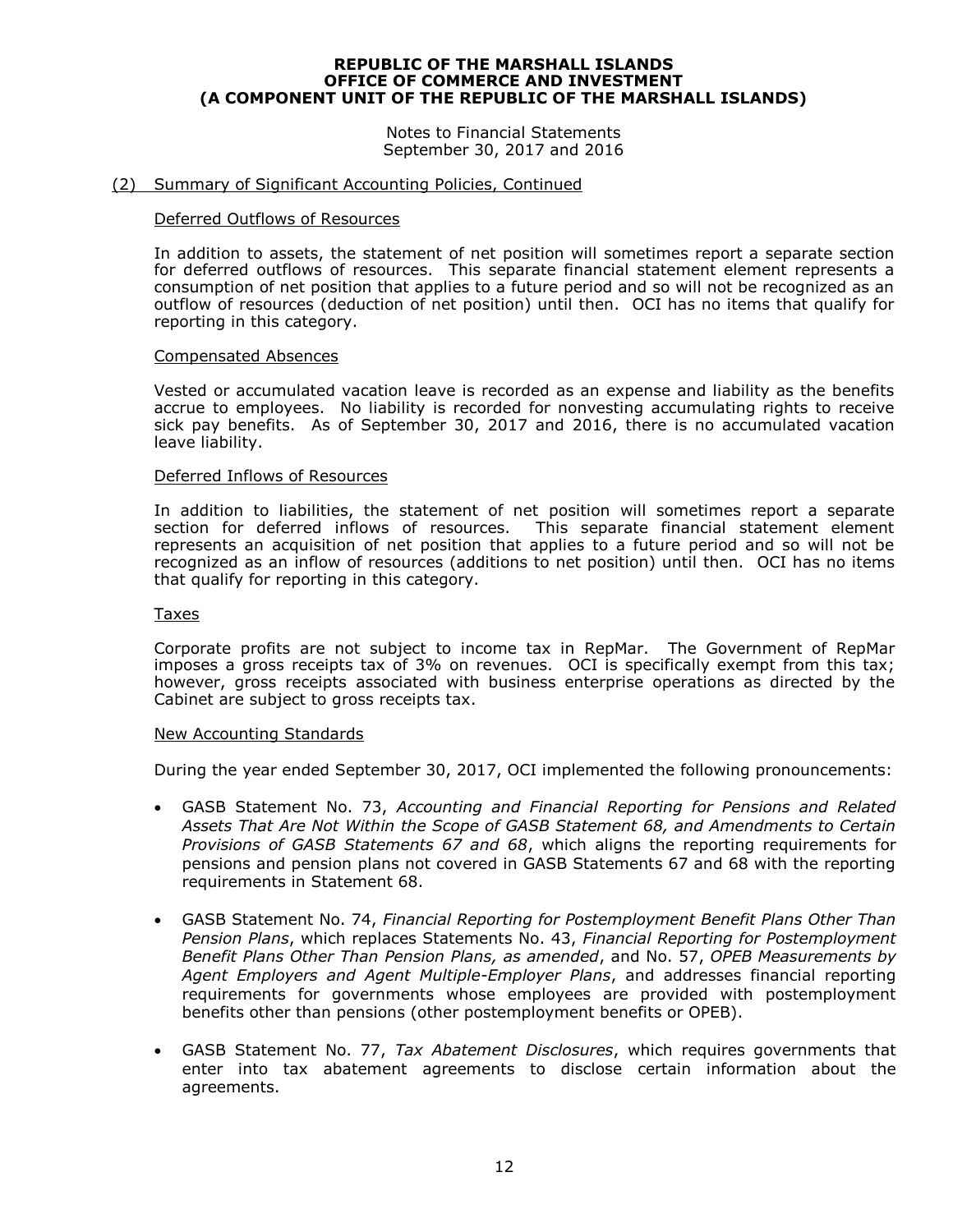Notes to Financial Statements September 30, 2017 and 2016

#### (2) Summary of Significant Accounting Policies, Continued

New Accounting Standards, Continued

- GASB Statement No. 78, *Pensions Provided through Certain Multiple-Employer Defined Benefit Pension Plans*, which addresses a practice issue regarding the scope and applicability of Statement No. 68, *Accounting and Financial Reporting for Pensions*.
- GASB Statement No. 80, *Blending Requirements for Certain Component Units - an amendment of GASB Statement No. 14*, which improves financial reporting by clarifying the financial statement presentation requirements for certain component units.
- GASB Statement No. 82, *Pension Issues - an amendment of GASB Statements No. 67, No. 68, and No. 73*, which addresses issues regarding (1) the presentation of payroll-related measures in required supplementary information, (2) the selection of assumptions and the treatment of deviations from the guidance in an Actuarial Standard of Practice for financial reporting purposes, and (3) the classification of payments made by employers to satisfy employee (plan member) contribution requirements.

The implementation of these statements did not have a material effect on the accompanying financial statements.

In June 2015, GASB issued Statement No. 75, *Accounting and Financial Reporting for Postemployment Benefits Other Than Pensions*, which replaces the requirements of Statements No. 45, *Accounting and Financial Reporting by Employers for Postemployment Benefits Other Than Pensions*, as amended, and No. 57, *OPEB Measurements by Agent Employers and Agent Multiple-Employer Plans*, and provides guidance on reporting by governments that provide OPEB to their employees and for governments that finance OPEB for employees of other governments. The provisions in Statement No. 75 are effective for fiscal years beginning after June 15, 2017. Management does not believe that the implementation of this statement will have a material effect on the financial statements.

In March 2016, GASB issued Statement No. 81, *Irrevocable Split-Interest Agreements,* which improves accounting and financial reporting for irrevocable split-interest agreements by providing recognition and measurement guidance for situations in which a government is a beneficiary of the agreement. The provisions in Statement No. 81 are effective for fiscal years beginning after December 15, 2016. Management does not believe that the implementation of this statement will have a material effect on the financial statements.

In November 2016, GASB issued Statement No. 83, *Certain Asset Retirement Obligations*, which addresses accounting and financial reporting for certain asset retirement obligations (AROs) associated with the retirement of a tangible capital asset. The provisions in Statement No. 83 are effective for fiscal years beginning after June 15, 2018. Management does not believe that the implementation of this statement will have a material effect on the financial statements.

In January 2017, GASB issued Statement No. 84, *Fiduciary Activities*, which establishes criteria for identifying fiduciary activities of all state and local governments. The provisions in Statement No. 84 are effective for fiscal years beginning after December 15, 2018. Management does not believe that the implementation of this statement will have a material effect on the financial statements.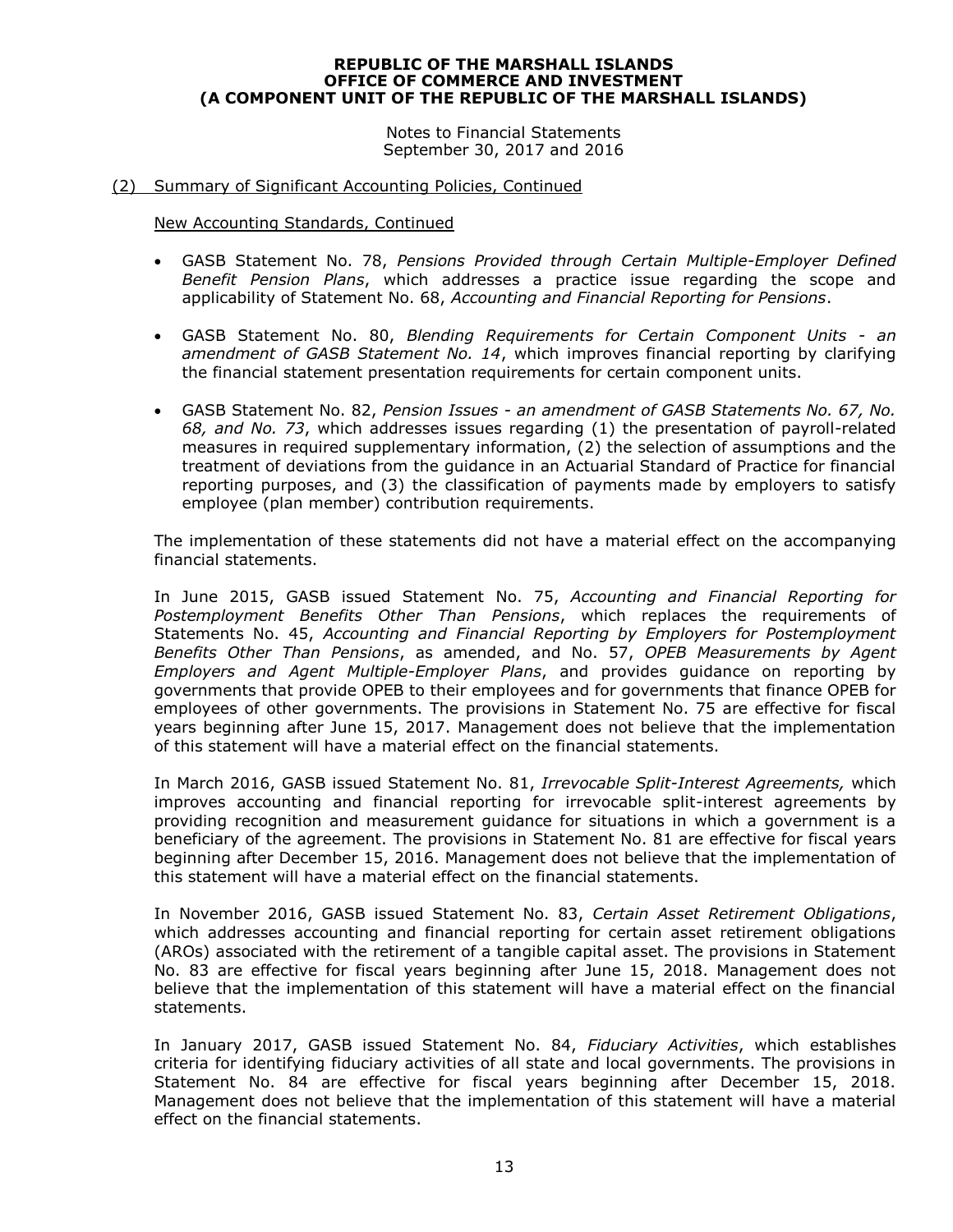Notes to Financial Statements September 30, 2017 and 2016

#### (2) Summary of Significant Accounting Policies, Continued

#### New Accounting Standards, Continued

In March 2017, GASB issued Statement No. 85, *Omnibus 2017*, which addresses practice issues that have been identified during implementation and application of certain GASB Statements including issues related to blending component units, goodwill, fair value measurement and application, and postemployment benefits (pensions and other postemployment benefits). The provisions in Statement No. 85 are effective for fiscal years beginning after June 15, 2017. Management does not believe that the implementation of this statement will have a material effect on the financial statements.

In May 2017, GASB issued Statement No. 86, *Certain Debt Extinguishment Issues*, which improves consistency in accounting and financial reporting for in-substance defeasance of debt. The provisions in Statement No. 86 are effective for fiscal years beginning after June 15, 2017. Management does not believe that the implementation of this statement will have a material effect on the financial statements.

In June 2017, GASB issued Statement No. 87, *Leases*, which establishes a single model for lease accounting based on the foundational principle that leases are financings of the right to use an underlying asset. The provisions in Statement No. 87 are effective for fiscal years beginning after December 15, 2019. Management has yet to determine whether the implementation of this statement will have a material effect on the financial statements.

#### Risk Management

OCI is exposed to various risks of loss related to torts; theft of, damage to, and destruction of assets; errors and omissions; injuries to employees; and natural disasters. OCI has elected to purchase commercial insurance from independent third parties for the risks of loss to which it is exposed. Settled claims from these risks have not exceeded commercial insurance coverage in any of the past three years.

#### (3) Capital Assets

Capital asset activity for the years ended September 30, 2017 and 2016 was as follows:

|                                          | October 1,<br>2016  | Additions<br>and Transfers | Retirements | September 30,<br>2017     |
|------------------------------------------|---------------------|----------------------------|-------------|---------------------------|
| Motor vehicles<br>Furniture and fixtures | \$27,000<br>14,043  | \$                         | \$          | \$27,000<br>14,043        |
| Less accumulated depreciation            | 41,043<br>(17, 230) | (8,209)                    |             | 41,043<br><u>(25,439)</u> |
|                                          | \$23,813            | \$ (8,209)                 | \$          | \$15,604                  |
|                                          | October 1,<br>2015  | Additions<br>and Transfers | Retirements | September 30,<br>2016     |
| Motor vehicles<br>Furniture and fixtures | \$27,000<br>14,043  | \$                         | \$          | \$27,000<br>14,043        |
| Less accumulated depreciation            | 41,043<br>(9,021)   | (8, 209)                   |             | 41,043<br>(17, 230)       |
|                                          | \$32,022            | \$ (8,209)                 |             | \$23,813                  |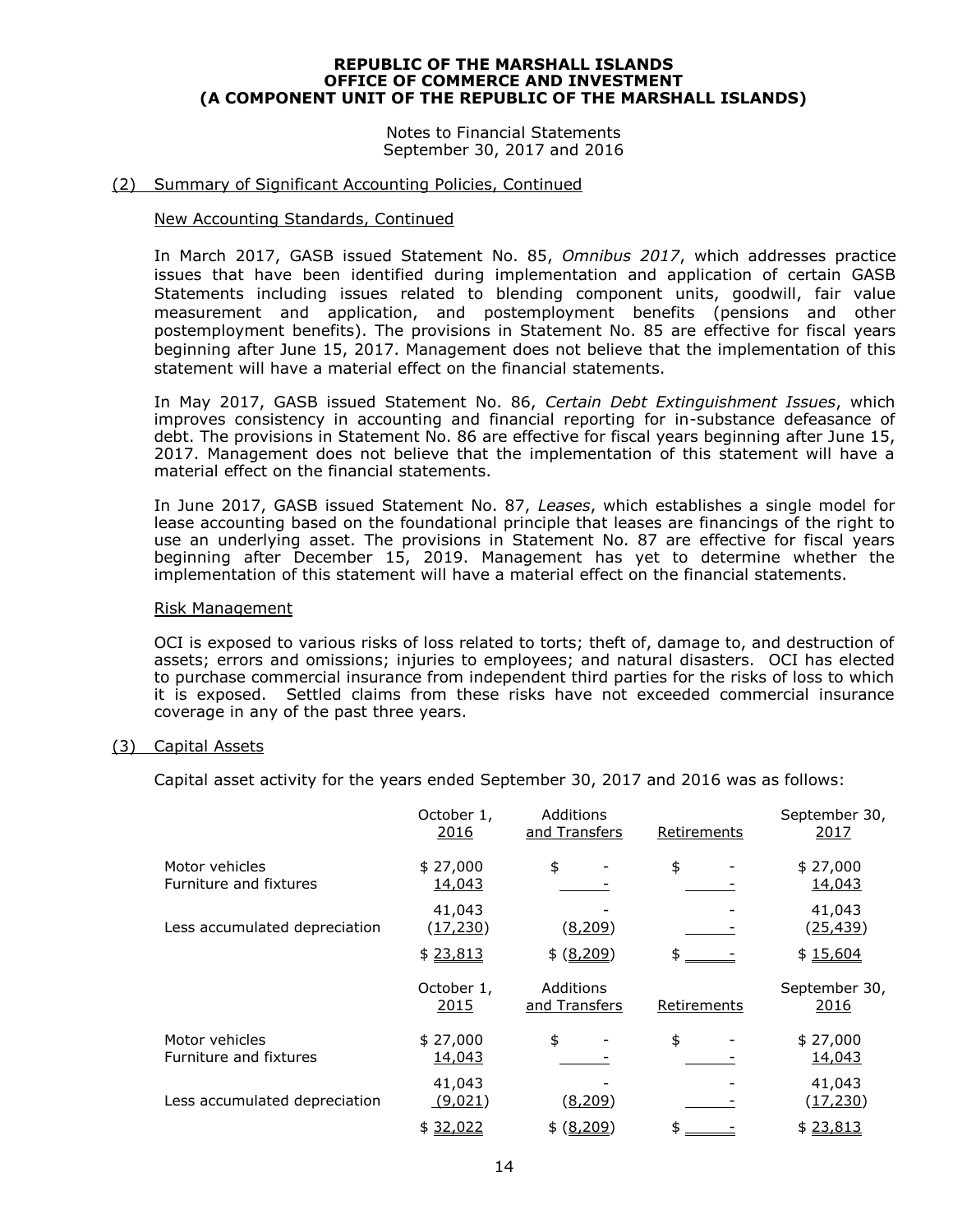Notes to Financial Statements September 30, 2017 and 2016

#### (4) Related Party Transactions

OCI is a component unit of RepMar and is thus affiliated with all RepMar-owned and affiliated entities, including the Marshall Islands Marine Resources Authority (MIMRA) and the Marshall Islands Development Bank (MIDB). OCI utilizes services from certain affiliated entities at substantially the same terms and conditions as those incurred from third parties. A summary of related party balances and transactions as of and for the years ended September 30, 2017 and 2016, is as follows:

|                                                                              |                 | 2017 |                |
|------------------------------------------------------------------------------|-----------------|------|----------------|
|                                                                              | <b>Expenses</b> |      | Payables       |
| Marshall Islands Social Security Administration                              | \$21,573        |      | \$12,953       |
| Marshall Islands National Telecommunications<br>Authority<br>MIMRA<br>RepMar | 4,313           |      | 7,887<br>4,573 |
|                                                                              | \$25,886        |      | \$25,413       |
|                                                                              |                 | 2016 |                |
|                                                                              | <b>Expenses</b> |      | Payables       |
| Marshall Islands Social Security Administration                              | \$15,680        |      | 8,190<br>\$.   |
| Marshall Islands National Telecommunications<br>Authority<br>RepMar          | 4,780<br>1,212  |      | 2,663          |
|                                                                              | \$21,672        |      | \$10,853       |

For the years ended September 30, 2017 and 2016, OCI's operations were funded by \$477,285 and \$420,801, respectively, of RepMar appropriations.

OCI entered into an office lease with MIDB for a term of two years commencing September 1, 2014. On July 2, 2016, OCI extended this lease for another two years commencing on September 1, 2016 and ending on August 31, 2018. Annual rent payments are \$12,672.

RMI SBDC entered into an office lease with MIDB for a term of five years commencing February 25, 2017 and ending on February 24, 2022. Annual payments are \$7,416.

(5) Contingency

OCI receives a substantial amount of its revenue from annual RepMar appropriations. A significant reduction in the level of budgetary support from RepMar, if this were to occur, may have an effect on OCI's programs and activities. For the year ended September 30, 2018, RepMar appropriated \$684,524 for the purpose of funding OCI's programs and activities.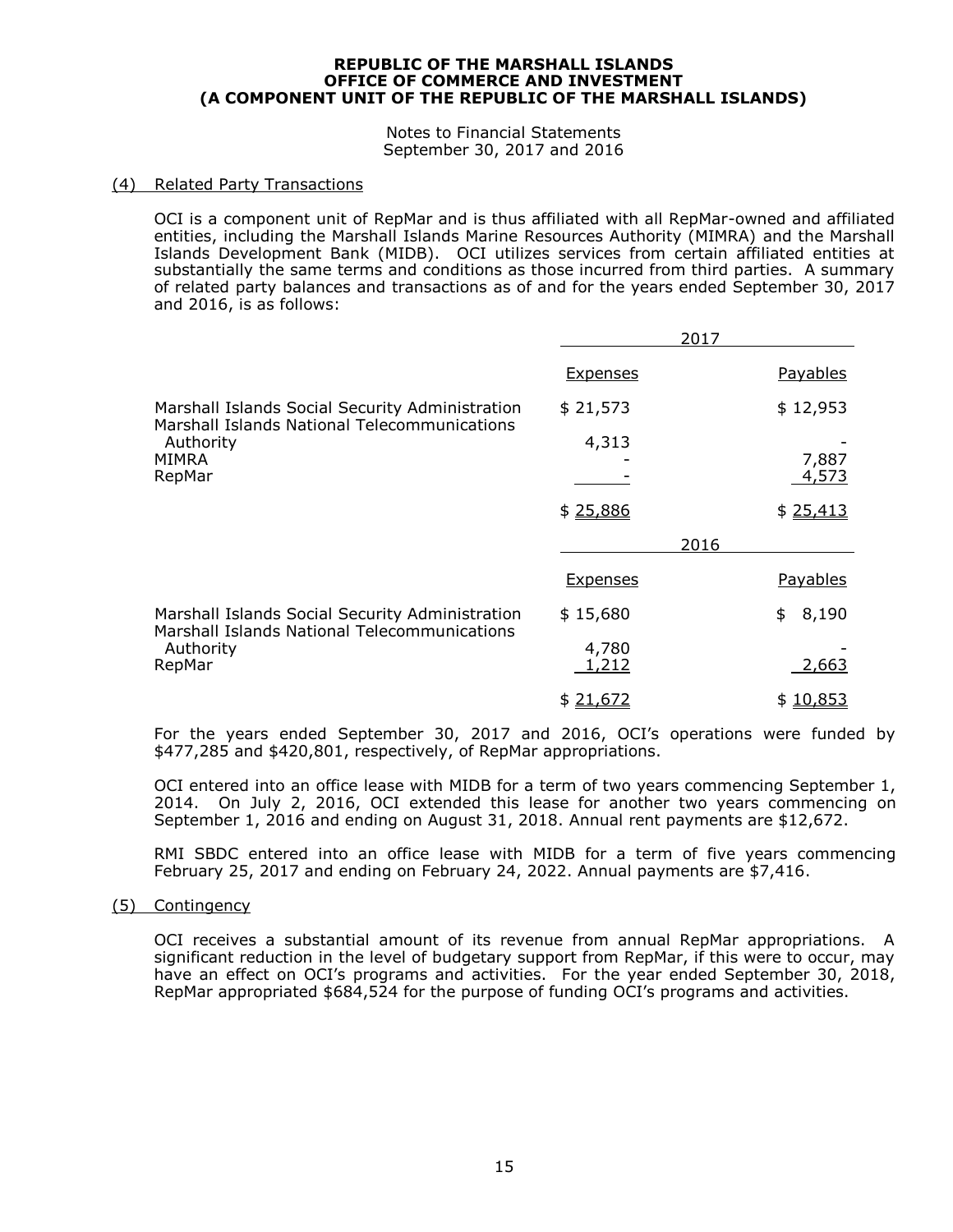# **Deloitte.**

Deloitte & Touche LLP 361 South Marine Corps Drive Tamuning, GU 96913 USA

Tel: +1 (671) 646-3884 Fax: +1 (671) 649-4265

www.deloitte.com

#### **INDEPENDENT AUDITORS' REPORT ON INTERNAL CONTROL OVER FINANCIAL REPORTING AND ON COMPLIANCE AND OTHER MATTERS BASED ON AN AUDIT OF FINANCIAL STATEMENTS PERFORMED IN ACCORDANCE WITH** *GOVERNMENT AUDITING STANDARDS*

Board of Directors Republic of the Marshall Islands Office of Commerce and Investment:

We have audited, in accordance with the auditing standards generally accepted in the United States of America and the standards applicable to financial audits contained in *Government Auditing Standards* issued by the Comptroller General of the United States, the financial statements of the Republic of the Marshall Islands Office of Commerce and Investment (OCI), a component unit of the Republic of the Marshall Islands, which comprise the statement of net position as of September 30, 2017, and the related statements of revenues, expenses and changes in net position and of cash flows for the year then ended, and the related notes to the financial statements, and have issued our report thereon dated December 13, 2017.

# **Internal Control Over Financial Reporting**

In planning and performing our audit of the financial statements, we considered OCI's internal control over financial reporting (internal control) to determine the audit procedures that are appropriate in the circumstances for the purpose of expressing our opinion on the financial statements, but not for the purpose of expressing an opinion on the effectiveness of OCI's internal control. Accordingly, we do not express an opinion on the effectiveness of OCI's internal control.

A *deficiency in internal control* exists when the design or operation of a control does not allow management or employees, in the normal course of performing their assigned functions, to prevent, or detect and correct, misstatements on a timely basis. A *material weakness* is a deficiency, or a combination of deficiencies, in internal control such that there is a reasonable possibility that a material misstatement of the entity's financial statements will not be prevented, or detected and corrected on a timely basis. A *significant deficiency* is a deficiency, or a combination of deficiencies, in internal control that is less severe than a material weakness, yet important enough to merit attention by those charged with governance.

Our consideration of internal control was for the limited purpose described in the first paragraph of this section and was not designed to identify all deficiencies in internal control that might be material weaknesses or significant deficiencies. Given these limitations, during our audit we did not identify any deficiencies in internal control that we consider to be material weaknesses. However, material weaknesses may exist that have not been identified.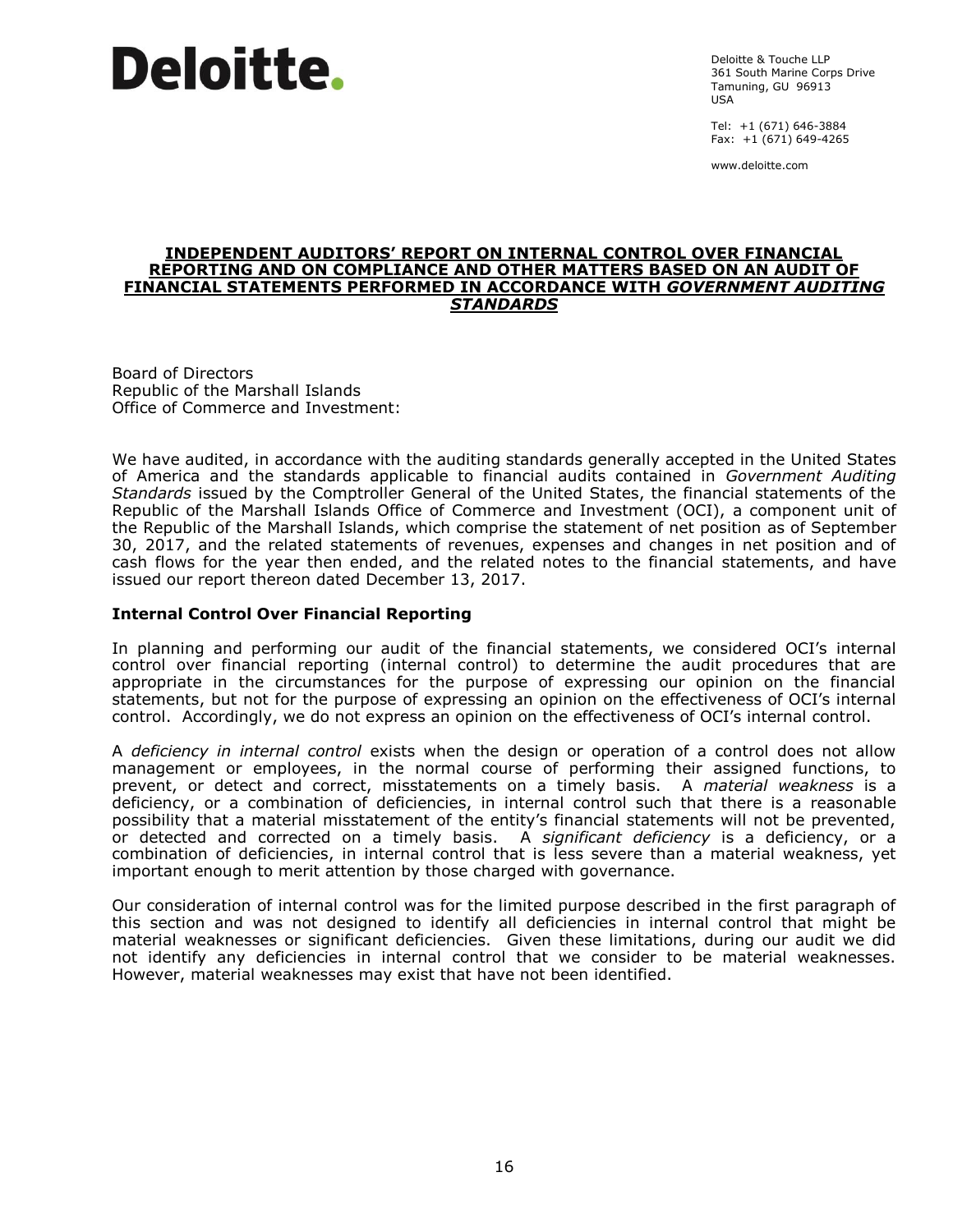# Deloitte.

# **Compliance and Other Matters**

As part of obtaining reasonable assurance about whether OCI's financial statements are free from material misstatement, we performed tests of its compliance with certain provisions of laws, regulations, contracts, and grant agreements, noncompliance with which could have a direct and material effect on the determination of financial statement amounts. However, providing an opinion on compliance with those provisions was not an objective of our audit, and accordingly, we do not express such an opinion. The results of our tests disclosed instances of noncompliance or other matters that are required to be reported under *Government Auditing Standards* and which are described in the accompanying Schedule of Findings and Responses as item 2017-001.

# **OCI's Response to Findings**

OCI's response to the findings identified in our audit are described in the accompanying Schedule of Findings and Responses. OCI's response was not subjected to the auditing procedures applied in the audit of the financial statements and, accordingly, we express no opinion on it.

# **Purpose of this Report**

The purpose of this report is solely to describe the scope of our testing of internal control and compliance and the results of that testing, and not to provide an opinion on the effectiveness of the entity's internal control or on compliance. This report is an integral part of an audit performed in accordance with *Government Auditing Standards* in considering the entity's internal control and compliance. Accordingly, this communication is not suitable for any other purpose.

loite Harlett

December 13, 2017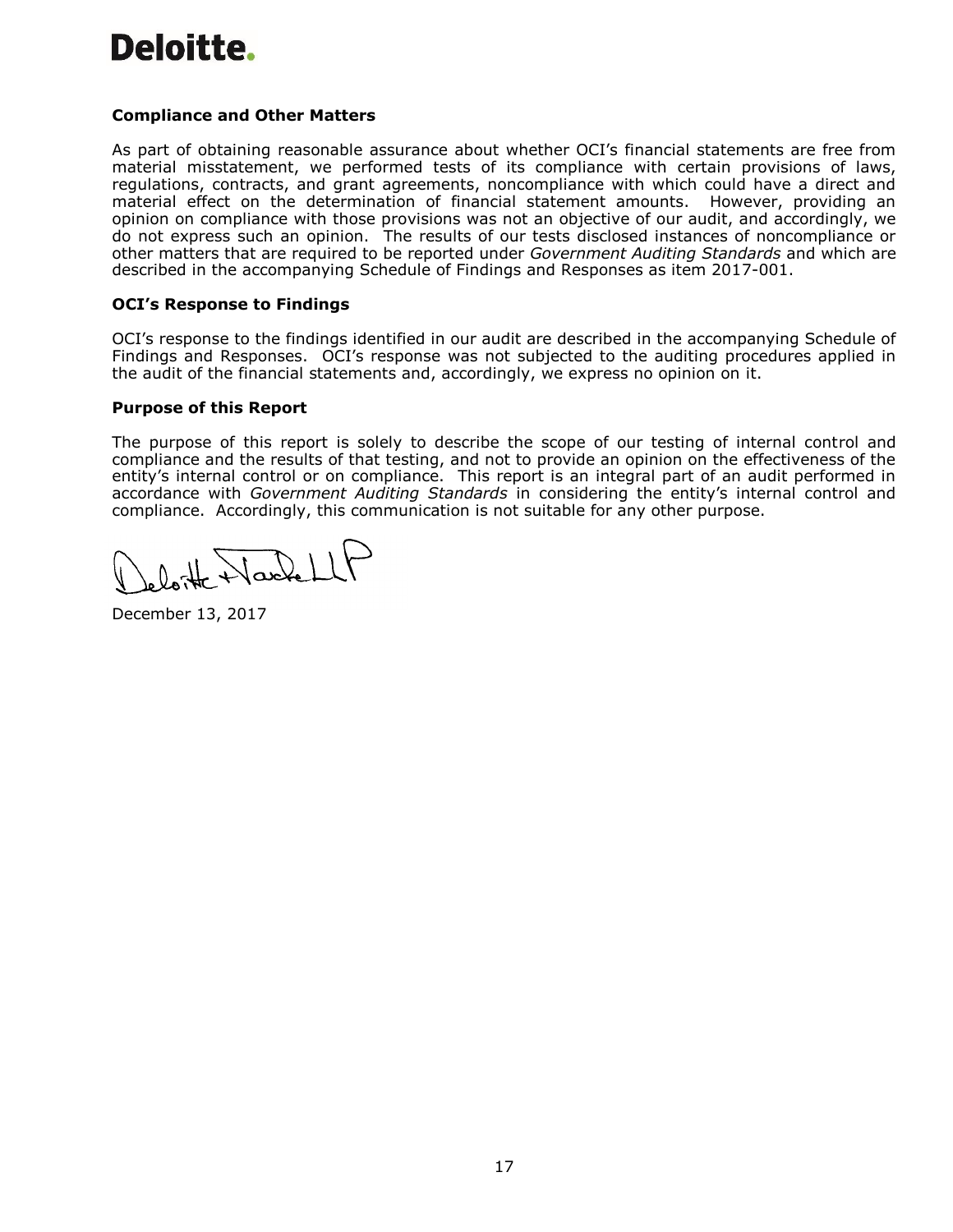Schedule of Findings and Responses Year Ended September 30, 2017

Finding No. 2017-001

Criteria: RepMar's Procurement Code states the following:

- (a) Section 124 unless otherwise authorized by law, all Government contracts shall be awarded by competitive sealed bidding.
- (b) Section 127 procurement of goods and services not exceeding \$25,000 may be made in accordance with small purchase procedures promulgated by RepMar's Policy Office. Small purchase procedures are those relatively simple and informal methods for securing services, supplies, or other property that do not cost more than \$25,000. RepMar's Ministry of Finance has previously declared that if small purchase procedures are used, price or rate quotations shall be obtained from an adequate number of qualified sources.
- (c) Section 128 a contract may be awarded for supply, service, or construction item without completion when it is determined in writing that there is only one source for the required supply, service, or construction item.

Condition: OCI does not have a formal procurement policy requiring documentation indicating the history of procurement to be maintained on file. For the following items, supporting documentation was inadequate to evidence the procurement process:

| Check no. | Date     | Description      | Amount   |
|-----------|----------|------------------|----------|
| 2351      | 08/18/17 | Professional fee | \$6,929  |
| 2187      | 05/18/17 | Professional fee | \$5,750  |
| 2128      | 04/19/17 | Professional fee | \$4,750  |
| 2211      | 06/02/17 | Professional fee | \$2,437  |
| 1836      | 11/01/16 | Travel           | \$2,000  |
| 1818      | 10/26/16 | Travel           | \$11,105 |
| 1837      | 11/01/16 | Travel           | \$2,226  |

Cause: The cause of the above condition is the lack of adequate internal control policies and procedures requiring documentation of procurement procedures to support compliance with RepMar's Procurement Code.

Effect: The effect of the above condition is noncompliance with RepMar's Procurement Code.

Prior Year Status: The lack of compliance with RepMar's Procurement Code was reported as a finding in the audits of OCI for fiscal years 2014 through 2016.

Recommendation: We recommend that management establish adequate internal control policies and procedures to conform to RepMar's Procurement Code.

Auditee Response (OCI Management) and Corrective Action Plan: OCI Management has recruited a chief accountant for FY18 who will be responsible for ensuring that all internal control policies and procedures are adhered to by all OCI staff and management. It will be the responsibility of the chief accountant and the CEO to ensure that all OCI staff and management are well versed with RepMar's procurement code.